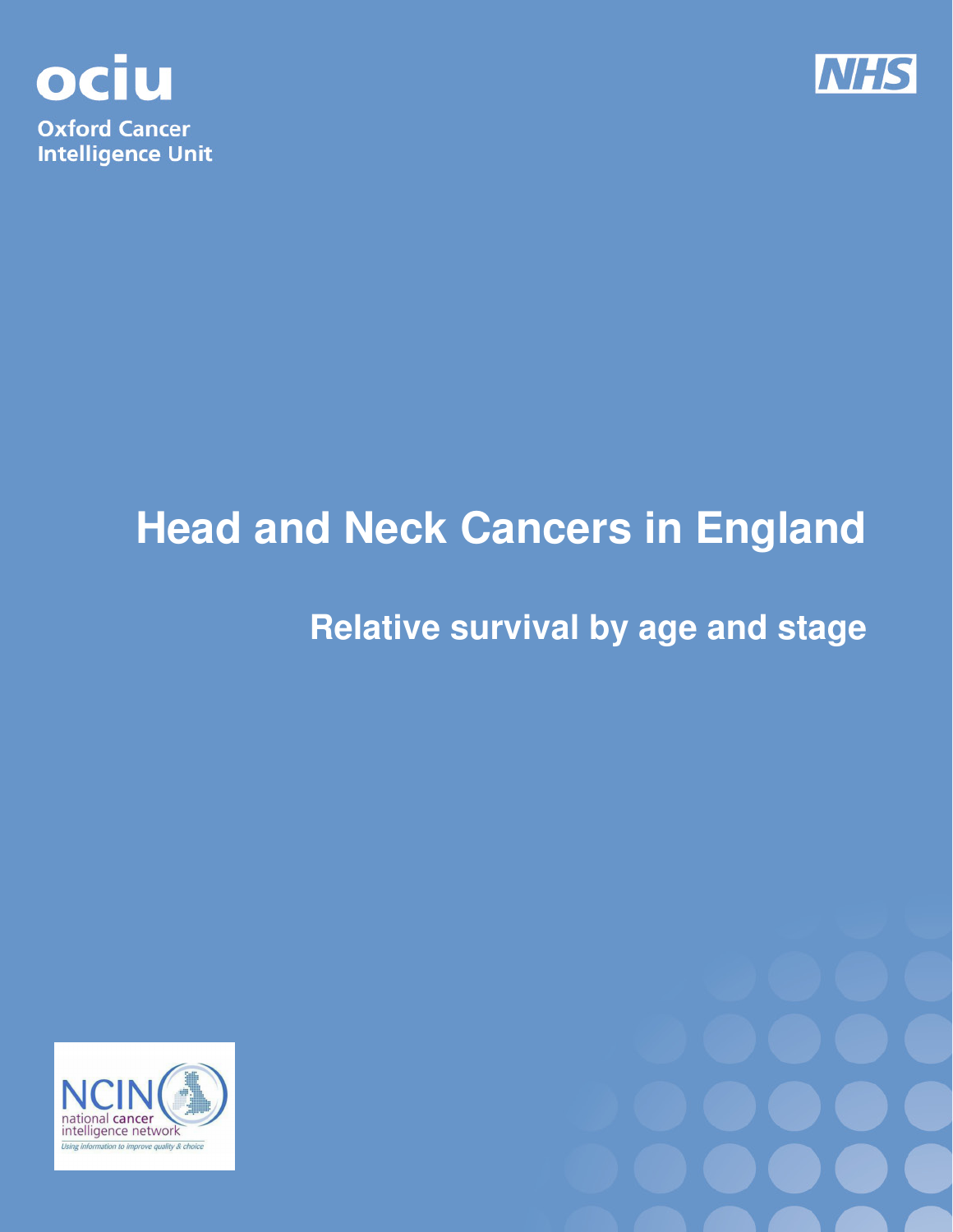## **This report has been compiled by**

• Ann Watters, Analyst, Oxford Cancer Intelligence Unit

#### **With acknowledgements**

- Mr Richard Wight, Chair Head and Neck Cancers Site Specific Clinical Reference Group
- Dr Monica Roche Medical Director, OCIU
- Andrew Hughes, Principal Analyst, Solutions for Public Health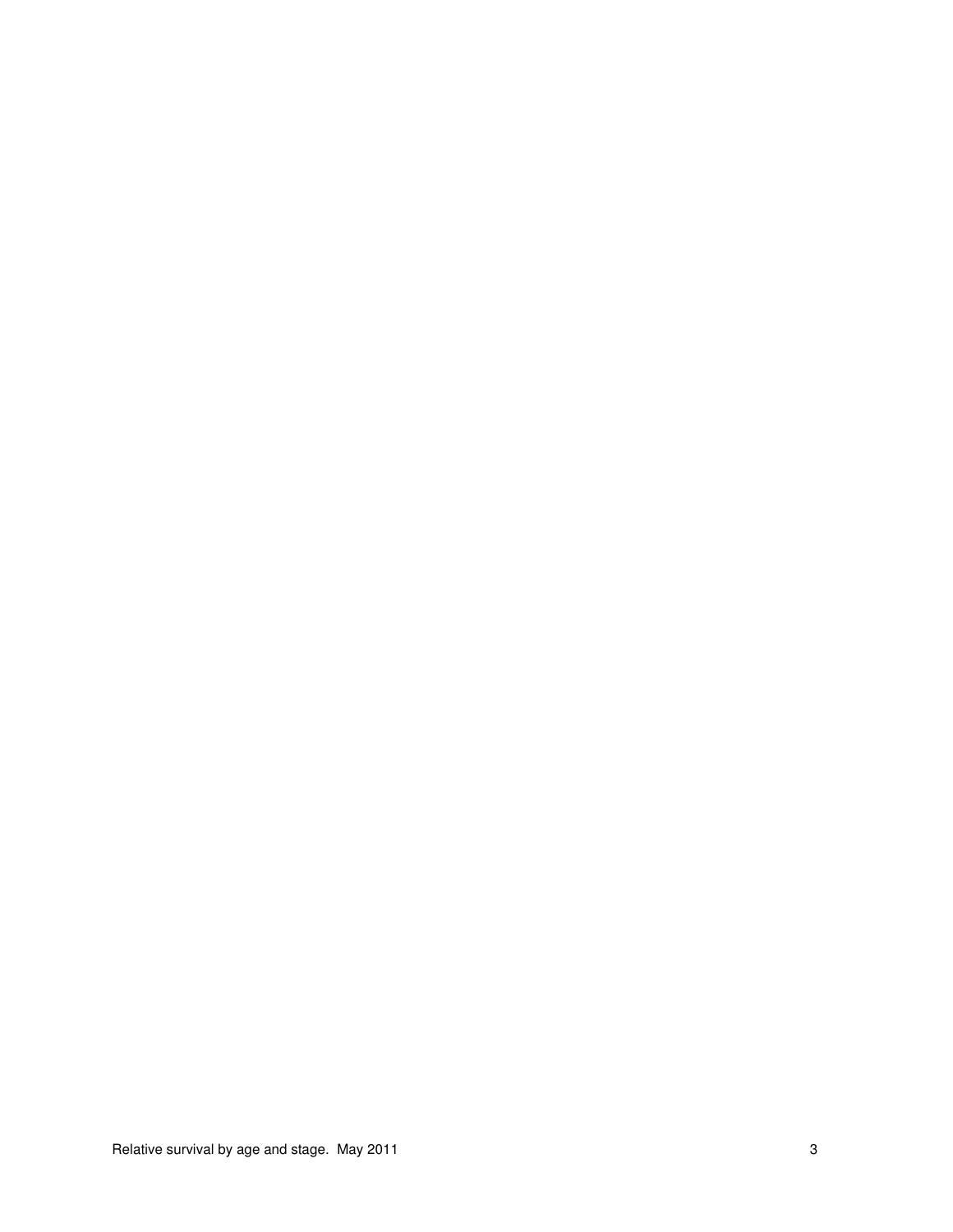## **Contents**

| Introduction                                | $\overline{4}$          |
|---------------------------------------------|-------------------------|
| Objectives                                  | $\overline{\mathbf{4}}$ |
| Method                                      | 4                       |
| Data quality                                | 5                       |
| Number of patients                          | 5                       |
| Results                                     | 8                       |
| Larynx                                      | 10                      |
| Oral cavity                                 | 14                      |
| Oropharynx                                  | 18                      |
| Conclusion                                  | 22                      |
| References                                  | 23                      |
| Appendices                                  | 24                      |
| Appendix 1 - DAHNO audit case ascertainment | 24                      |
| Appendix 2 - DAHNO tumour site groups       | 25                      |
| Appendix 3 - Statistics                     | 26                      |
| Appendix 4 - Data quality                   | 27                      |
| Appendix 5 - Tables                         | 28                      |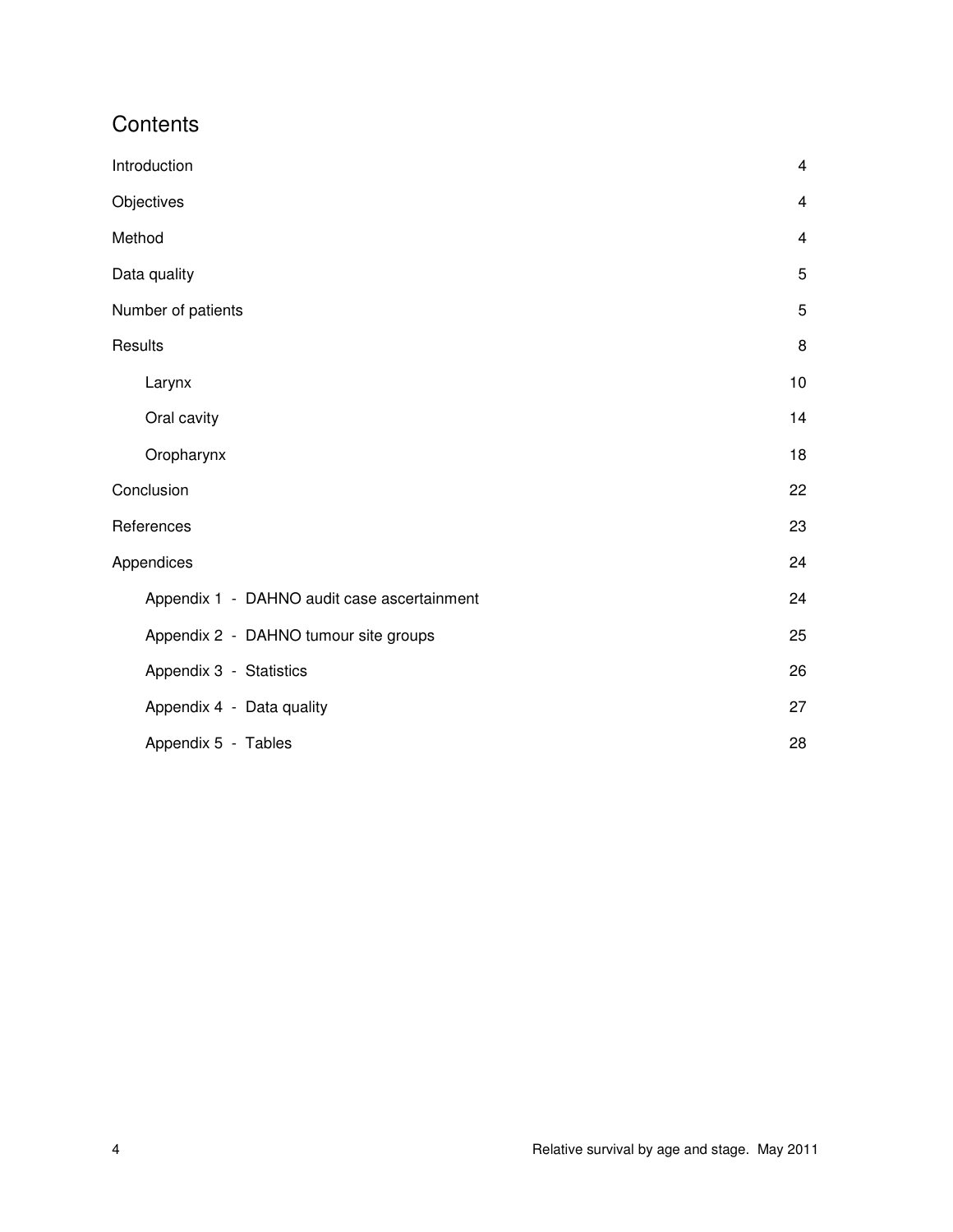### Introduction

The purpose of this report is to compare the survival of patients whose data are recorded in two separate databases and identify whether one cohort of patients experience better survival than the other. The two databases are:

1. The DAHNO (Data for Head and Neck Oncology) system, which supports the National Head and Neck Cancer Audit, began a phased roll out and started receiving cases in 2004 on larynx and oral cavity cancers. Initially restricted to English cancer networks and subsequently eligible to Wales, all cancer networks in England and Wales now submit data to the audit, but not all eligible networks and trusts participated in the timeframe studied.

Some organisations submitted a broader range of tumour site groups (in addition to larynx and oral cavity) at inception whilst others have retrospectively populated the DAHNO database in these site group areas. Formal national collection on pharynx and major salivary gland cancer began in 2008.

Appendix 1 shows how case ascertainment has steadily improved against estimate since the first annual report was published in 2005.

2. The National Cancer Data Repository (NCDR) which holds merged data from the eight English cancer registries for cancers diagnosed in the years 1990 to 2006.

#### **Objective**

Calculate and compare the relative survival rates for two cohorts:

- 1. DAHNO data referred to in this report as 'DAHNO'
- 2. Cases on the NCDR but not included in the DAHNO audit referred to as 'unmatched NCDR'

#### Method

For both cohorts, one year and three year relative survival rates were estimated (appendix 3), for patients diagnosed with a head and neck cancer (as defined for the DAHNO audit – appendix 2) in the years 2004 to 2006. The analysis was restricted to cases diagnosed between 2004 and 2006 because these were the only years data included in both datasets.

The following analyses were done:

- 1. by DAHNO tumour site group: larynx and oral cavity, and other sites submitted including oropharynx, hypopharynx, nasopharynx and major salivary glands;
- 2. by stage and DAHNO tumour site groups larynx, oral cavity and oropharynx (for cohort 1, DAHNO, only. The unmatched NCDR, cohort 2, has no stage information – see section on data quality);
- 3. by age group and DAHNO tumour site groups larynx, oral cavity and oropharynx;
- 4. by Strategic Health Authority and DAHNO tumour site groups larynx, oral cavity and oropharynx.

All cases were followed up for at least three years after diagnosis or until death. The following registrations were included/excluded from the analysis:

- registrations with zero survival were included
- registrations made from a death certificate only were excluded
- where a patient had more than one primary tumour, only the earliest diagnosed tumour was included
- only cases for people aged between 15 and 99 years when diagnosed were included.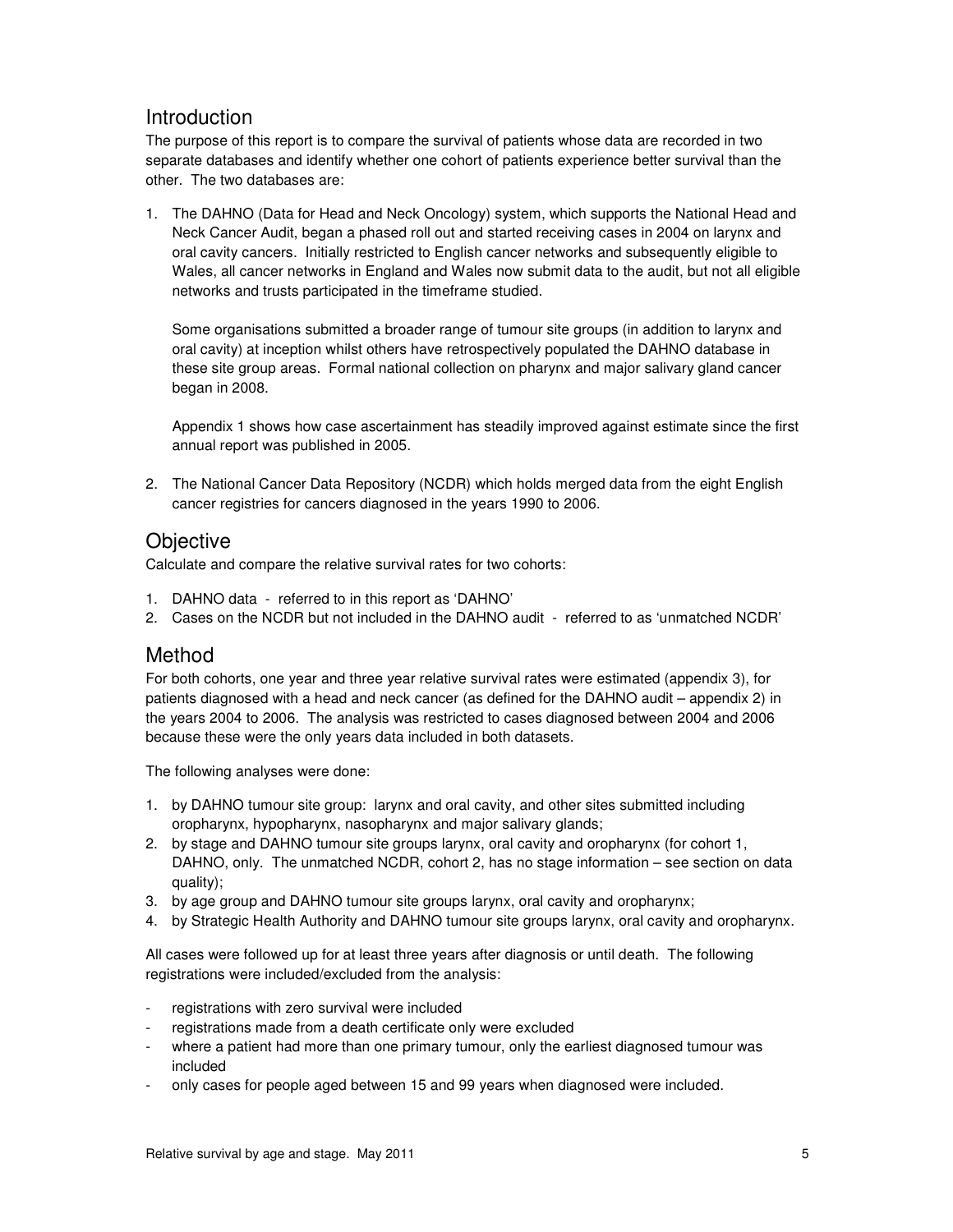## Data quality

Appendix 4 gives details of records that were excluded from the analysis because they were either invalid or missing. Patients (as opposed to tumours) were identified from their NHS number, and death details were obtained by tracing the patients through the National Tracing Service using their NHS number, or name and date of birth. Patients that were not traced were excluded from the analysis because their vital status (whether they were dead or alive) was not known. Missing NHS numbers and vital status give rise to the majority of excluded records.

Stage information was taken from the DAHNO dataset, not the NCDR dataset, because stage recording on the NCDR dataset is incomplete. This means that the unmatched NCDR cohort has no stage information and is therefore excluded from this part of the analysis.

## Number of patients included in each cohort for analysis

There are over four times as many patients in the NCDR dataset for the period 2004-2006 as in the initial collection period of the DAHNO audit. Cancers of the larynx, oral cavity and oropharynx make up the majority of cases; over 90% of all head and neck cancers from the DAHNO data, and over 80% from the NCDR.

|                       | <b>DAHNO</b><br>dataset |               | matched<br><b>NCDR</b><br>DAHNO &<br><b>NCDR</b><br>dataset |       | on DAHNO -<br>not on NDCR |       | on NDCR -<br>not on DAHNO |       |       |       |
|-----------------------|-------------------------|---------------|-------------------------------------------------------------|-------|---------------------------|-------|---------------------------|-------|-------|-------|
| Tumour group          | No.                     | $\frac{9}{6}$ | No.                                                         | $\%$  | No.                       | $\%$  | No.                       | %     | No.   | $\%$  |
| Larynx                | 1552                    | 39.2          | 5002                                                        | 29.1  | 1296                      | 39.2  | 256                       | 39.5  | 3706  | 26.7  |
| Oral cavity           | 1592                    | 40.2          | 5614                                                        | 32.6  | 1266                      | 38.2  | 326                       | 50.3  | 4348  | 31.3  |
| Oropharynx            | 519                     | 13.1          | 3686                                                        | 21.4  | 479                       | 14.5  | 40                        | 6.2   | 3207  | 23.1  |
| Hypopharynx           | 150                     | 3.8           | 1042                                                        | 6.1   | 148                       | 4.5   | 2                         | 0.3   | 894   | 6.4   |
| Nasopharynx           | 47                      | 1.2           | 581                                                         | 3.4   | 42                        | 1.2   | 5                         | 0.8   | 539   | 3.8   |
| Major salivary glands | 98                      | 2.5           | 1282                                                        | 7.4   | 79                        | 2.4   | 19                        | 2.9   | 1203  | 8.7   |
| Total                 | 3958                    | 100.0         | 17207                                                       | 100.0 | 3310                      | 100.0 | 648                       | 100.0 | 13897 | 100.0 |

**Table 1: Number of head and neck cancers diagnosed in 2004-2006 in each dataset/cohort** 

Comparing the number of cases in the DAHNO dataset for 2004-2006 for larynx and oral cavity to the number of cases in the NCDR dataset in the same period, gives an overall case ascertainment of 32.1% in these areas, whilst across all site groups was 24.7%. As figure 1 shows, there was considerable variation in completeness of ascertainment by cancer network. The number of cases of head and neck cancer submitted to the DAHNO audit has improved considerably in more recent years (see appendix 1).

Of note are 648 cases recorded on the DAHNO database not evidenced in cancer registration. The exact reasons for this are unclear.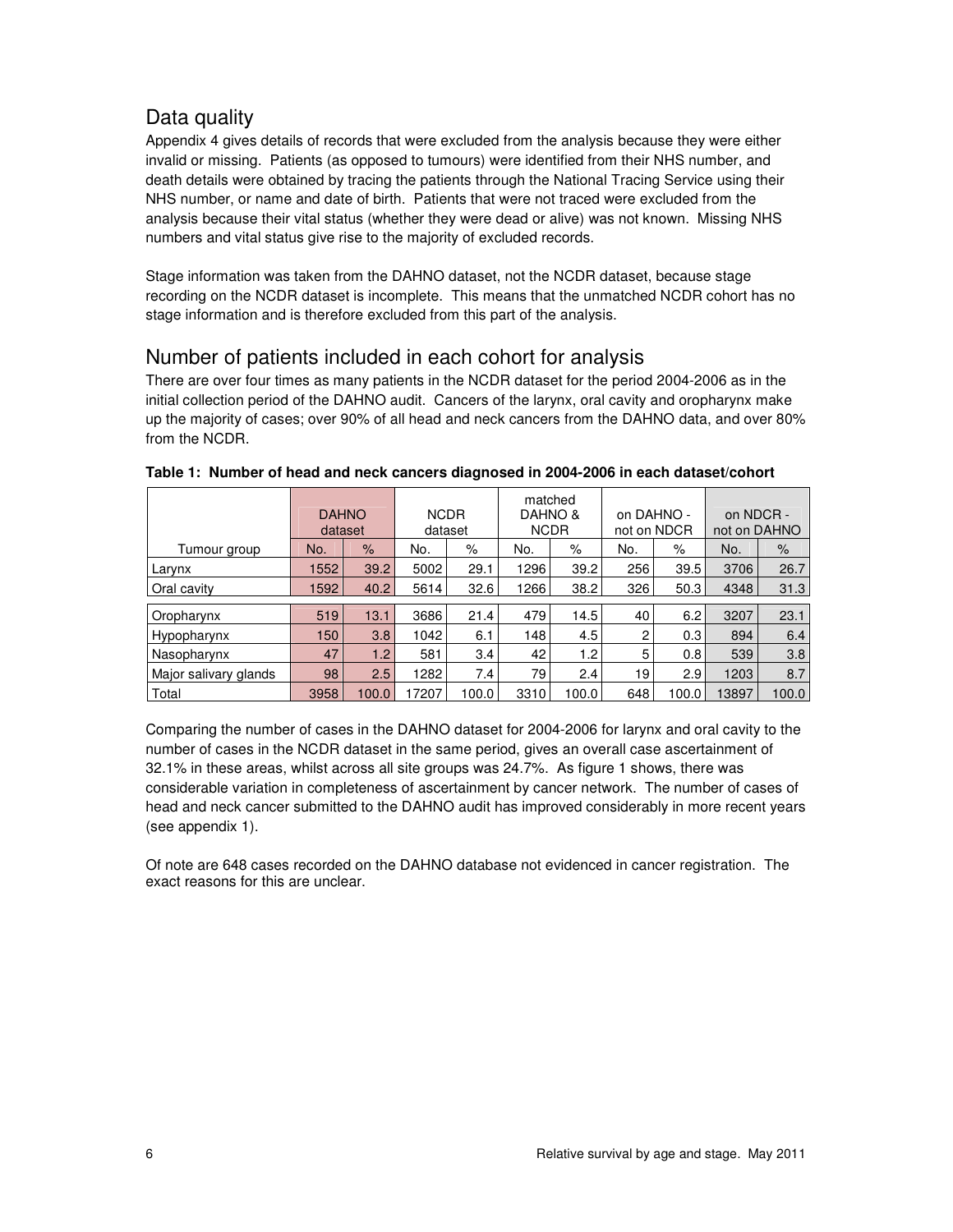

**Figure 1: DAHNO case ascertainment for the period 2004-2006 by cancer network of residence** 

The rest of this report will compare the DAHNO cases (DAHNO) with the cases on NCDR and not on DAHNO (unmatched NCDR).



**Figure 2: Proportion of records included for each cohort**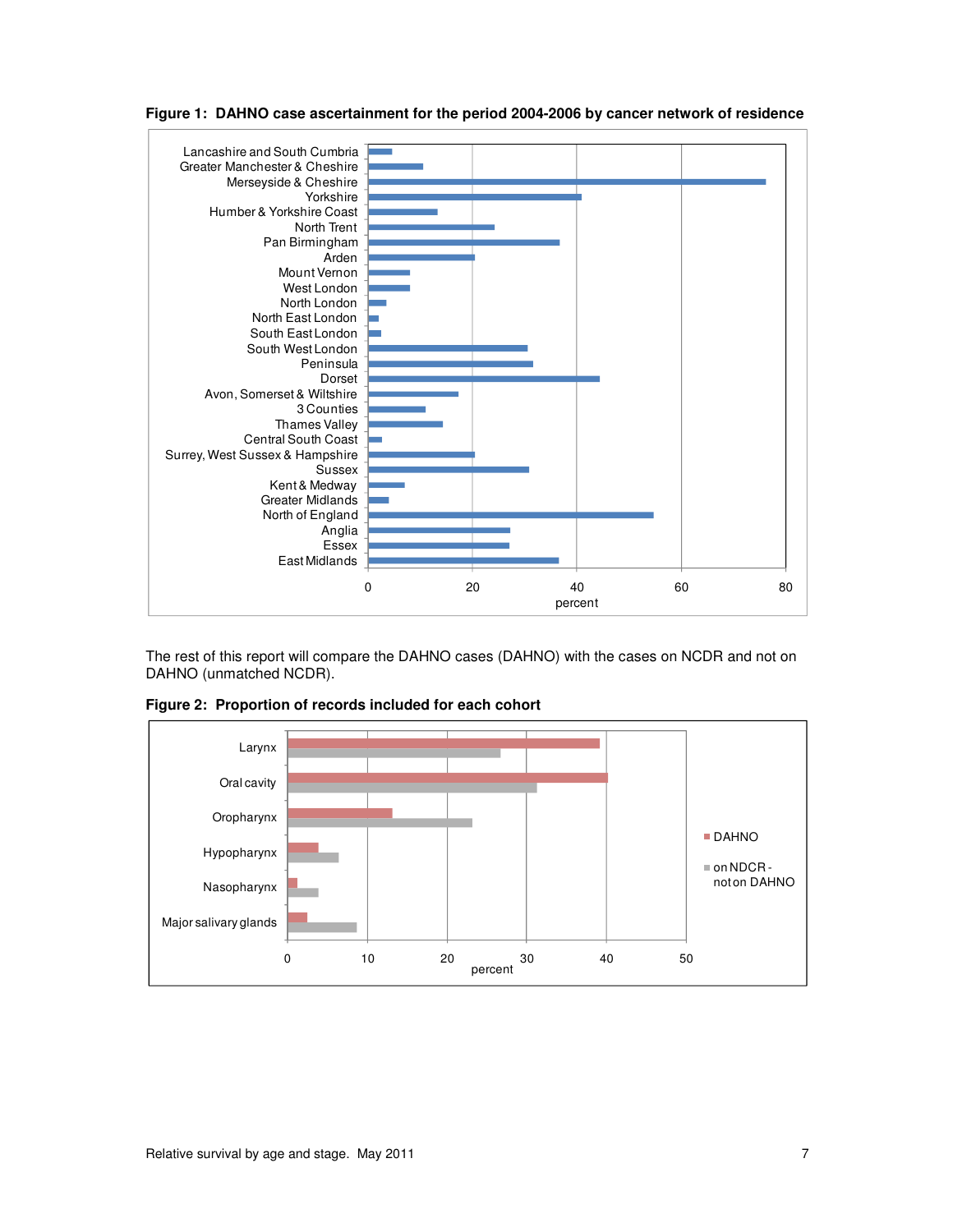|                       |     | DAHNO dataset |     |               |     | on NDCR -<br>not on DAHNO |      |                |      |      |      |       |
|-----------------------|-----|---------------|-----|---------------|-----|---------------------------|------|----------------|------|------|------|-------|
|                       |     | 15-59         |     | 60-74         |     | $75+$                     |      | 15-59<br>60-74 |      |      |      | $75+$ |
| Tumour group          | No. | $\frac{9}{6}$ | No. | $\frac{9}{6}$ | No. | $\frac{9}{6}$             | No.  | $\frac{9}{6}$  | No.  | $\%$ | No.  | $\%$  |
| Larynx                | 431 | 27.8          | 721 | 46.4          | 400 | 25.8                      | 1045 | 28.2           | 1662 | 44.8 | 999  | 27.0  |
| Oral cavity           | 592 | 37.2          | 622 | 39.1          | 378 | 23.7                      | 1662 | 38.2           | 1572 | 36.2 | 1114 | 25.6  |
| Oropharynx            | 275 | 53.0          | 188 | 36.2          | 56  | 10.8                      | 1747 | 54.5           | 1066 | 33.2 | 394  | 12.3  |
| Hypopharynx           | 50  | 33.3          | 62  | 41.4          | 38  | 25.3                      | 305  | 34.1           | 368  | 41.2 | 221  | 24.7  |
| Nasopharynx           | 22  | 46.8          | 19  | 40.4          | 6   | 12.8                      | 305  | 56.6           | 173  | 32.1 | 61   | 11.3  |
|                       |     |               |     |               |     |                           |      |                |      |      |      |       |
| Major salivary glands | 40  | 40.8          | 29  | 29.6          | 29  | 29.6                      | 460  | 38.2           | 346  | 28.8 | 397  | 33.0  |

**Table 2: Number of head and neck cancers diagnosed in 2004-2006 by age at diagnosis**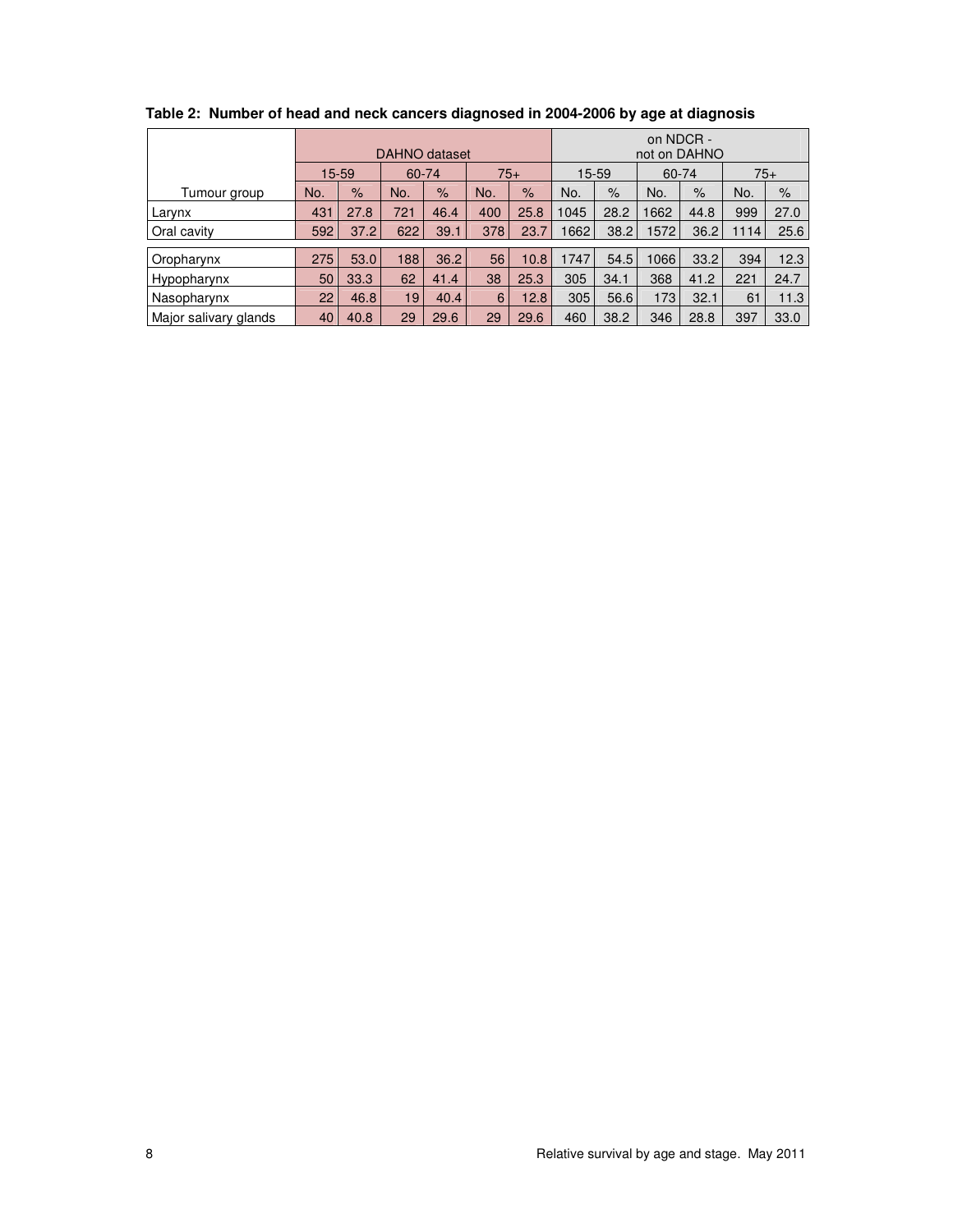## **Results**

Appendix 5 includes tables which give details of survival rates and confidence intervals.

For head and neck cancers overall, patients included in the DAHNO audit have significantly higher relative survival rates than the NCDR patients that are not included in the DAHNO audit (the unmatched NCDR cohort).

|                       | Number of cases        |                                    | One year relative<br>survival rates |                                    | Three year relative<br>survival rates |                                    |  |
|-----------------------|------------------------|------------------------------------|-------------------------------------|------------------------------------|---------------------------------------|------------------------------------|--|
| Tumour group          | <b>DAHNO</b><br>cohort | Unmatched<br><b>NCDR</b><br>cohort | <b>DAHNO</b><br>cohort              | Unmatched<br><b>NCDR</b><br>cohort | <b>DAHNO</b><br>cohort                | Unmatched<br><b>NCDR</b><br>cohort |  |
| Larynx                | 1552                   | 3706                               | 88.9                                | 81.1                               | 74.1                                  | 68.7                               |  |
| Oral cavity           | 1592                   | 4348                               | 79.9                                | 76.4                               | 61.4                                  | 61.7                               |  |
| Oropharynx            | 519                    | 3207                               | 80.9                                | 77.4                               | 65.9                                  | 62.5                               |  |
| Hypopharynx           | 150                    | 894                                | 62.7                                | 55.5                               | 33.6                                  | 32.7                               |  |
| Nasopharynx           | 47                     | 539                                | 93.4                                | 75.7                               | 73.5                                  | 60.6                               |  |
| Major salivary glands | 98                     | 1203                               | 90.7                                | 81.5                               | 75.2                                  | 69.0                               |  |

**Table 3: Comparison of survival rates for head and neck cancers diagnosed in 2004-2006** 





<sup>■</sup> DAHNO **■ unmatched NCDR** 

Patients included in the DAHNO cohort have higher relative survival rates compared to the unmatched NCDR cohort for all tumour groups, except for the three year survival rate for cancers of the oral cavity (although the difference here is only 0.3%). Both one and three year survival rates for cancer of the larynx are significantly higher for the DAHNO cohort than for the unmatched NCDR.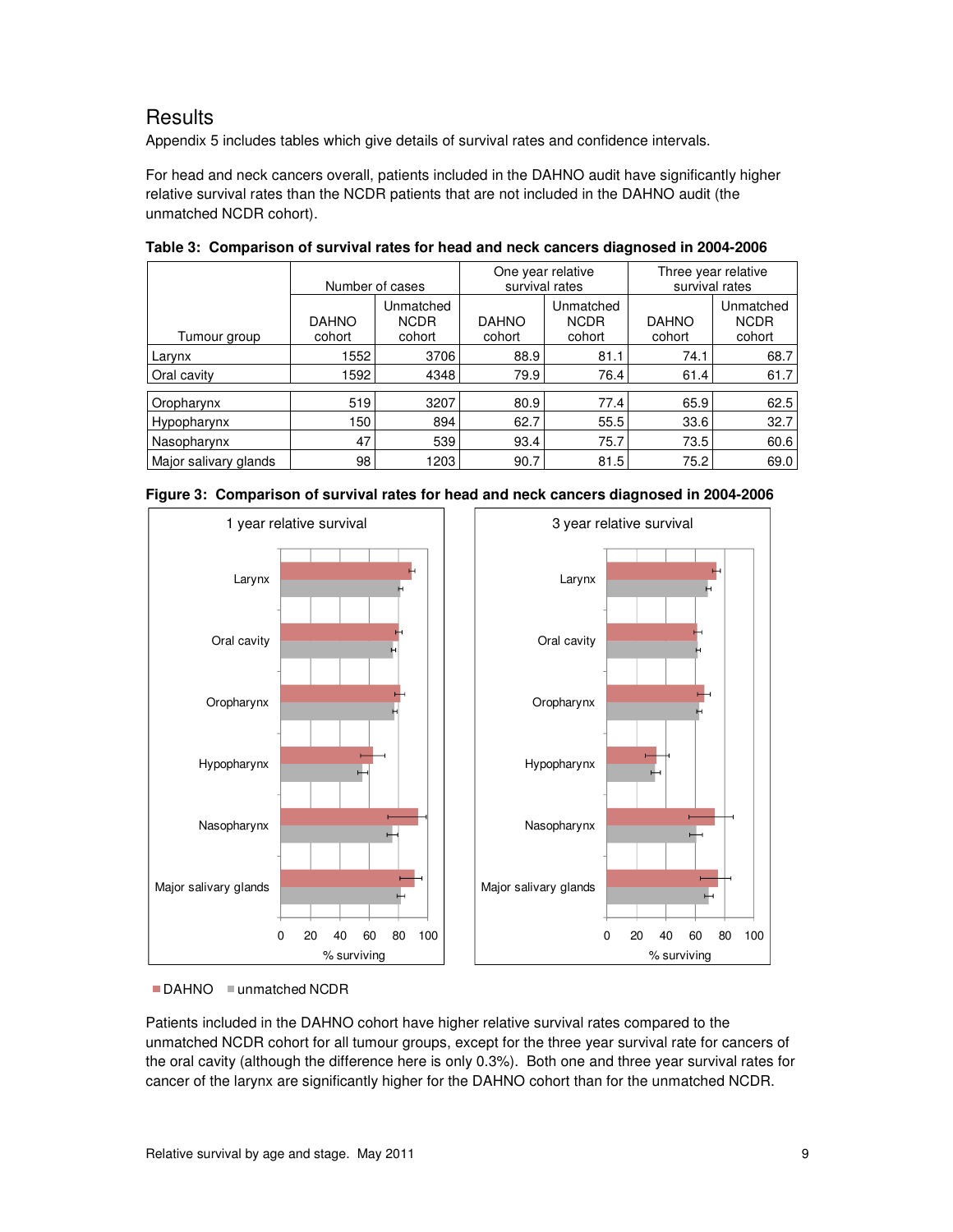Patients diagnosed with the three most common head and neck cancers – larynx, oral cavity and oropharynx – were analysed further, looking at stage, age and Strategic Health Authority at diagnosis.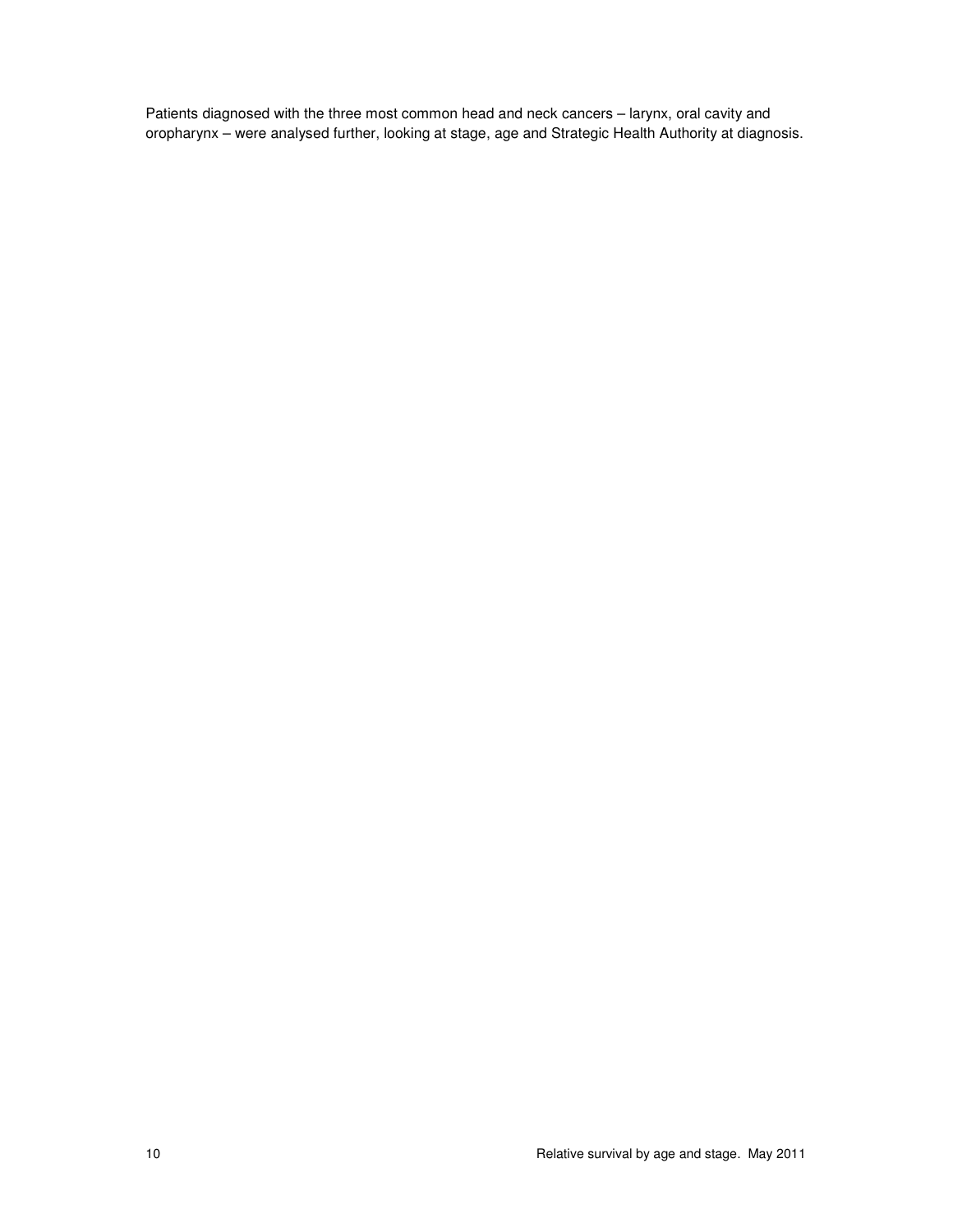## Larynx

#### **One and three year relative survival rates by stage at diagnosis**

Stage recording on the NCDR dataset is poor, so stage was taken from the DAHNO data for both datasets. This means that the unmatched NCDR cohort has no stage information and therefore cannot be included in this part of the analysis.

Survival rates are significantly better for patients diagnosed at an early stage in the cancer.

**Table 4: Survival rates for laryngeal cancers diagnosed in 2004-2006 by stage at diagnosis**  (DAHNO cohort only)

| Stage     | Number of<br>cases | One year<br>relative<br>survival rate | Three year<br>relative<br>survival rate |
|-----------|--------------------|---------------------------------------|-----------------------------------------|
| Early     | 587                | 97.0                                  | 89.0                                    |
| Late      | 439                | 75.9                                  | 50.5                                    |
| Not known | 526                | 89.9                                  | 77.0                                    |
| Total     | 1552               | 88.9                                  | 74.1                                    |





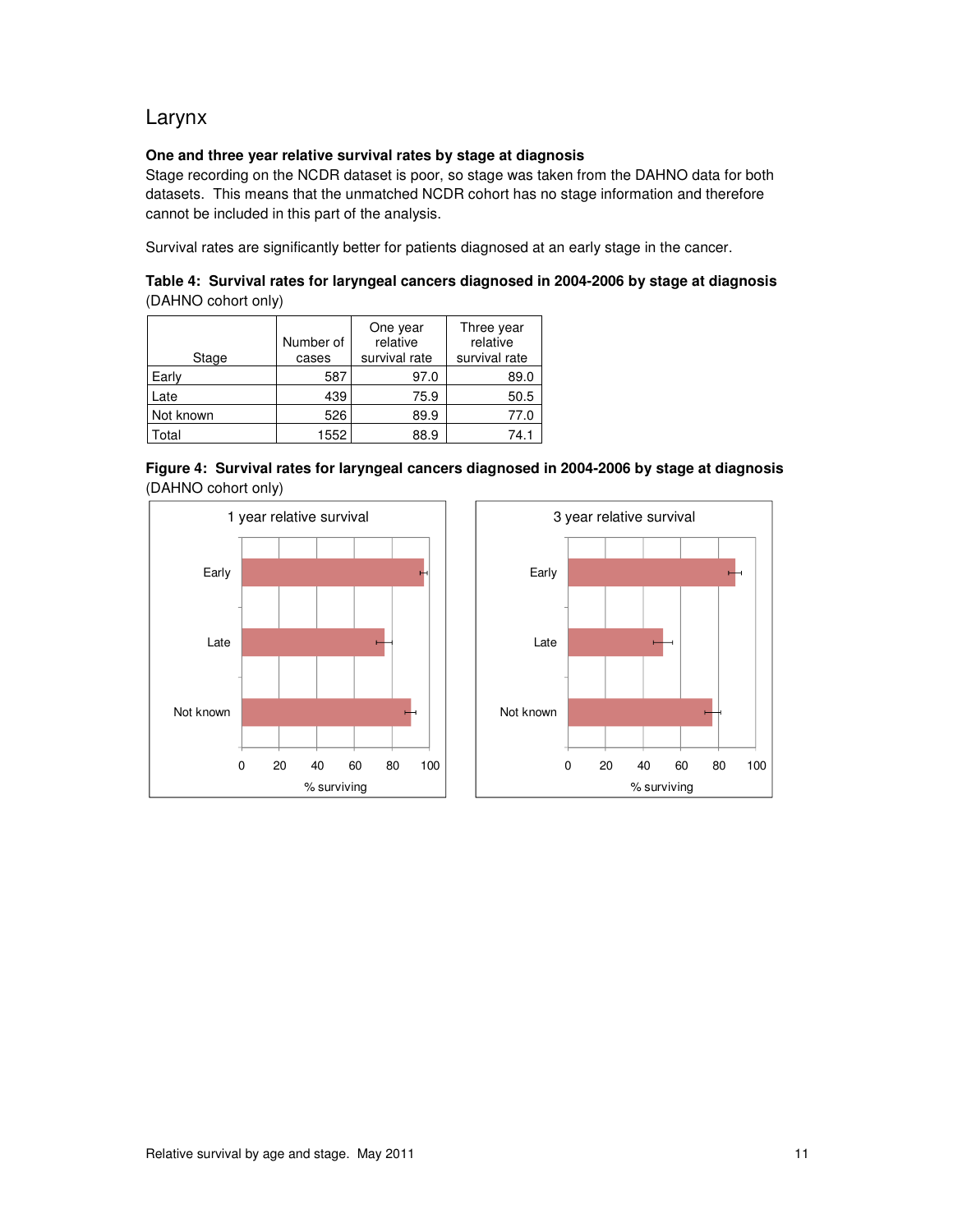## Larynx

#### **One and three year relative survival rates by age at diagnosis**

Survival rates fall with increasing age but not significantly, except for the 75 years plus age group of the unmatched NCDR cohort. Both the one year and three year survival rates for patients aged 75 years and over in the unmatched NCDR cohort are significantly lower than the younger age groups in the same cohort.

The survival rates for all age groups in the unmatched NCDR cohort are consistently lower than those in the DAHNO cohort, significantly lower for the 75 years and over age group.

|           | Table 5: Comparison of survival rates for laryngeal cancers diagnosed in 2004-2006 by age at |  |  |
|-----------|----------------------------------------------------------------------------------------------|--|--|
| diagnosis |                                                                                              |  |  |

|           | Number of cases        |                                    |                        | One year relative<br>survival rates | Three year relative<br>survival rates |                                    |  |
|-----------|------------------------|------------------------------------|------------------------|-------------------------------------|---------------------------------------|------------------------------------|--|
| Age group | <b>DAHNO</b><br>cohort | Unmatched<br><b>NCDR</b><br>cohort | <b>DAHNO</b><br>cohort | Unmatched<br><b>NCDR</b><br>cohort  | <b>DAHNO</b><br>cohort                | Unmatched<br><b>NCDR</b><br>cohort |  |
| 15-59     | 431                    | 1045                               | 90.5                   | 85.5                                | 76.0                                  | 72.0                               |  |
| 60-74     | 721                    | 1662                               | 89.3                   | 84.4                                | 73.5                                  | 72.5                               |  |
| $75+$     | 400                    | 999                                | 85.3                   | 67.6                                | 72.6                                  | 55.2                               |  |
| Total     | 1552                   | 3706                               | 88.9                   | 81.1                                | 74.1                                  | 68.7                               |  |





■ DAHNO **■ unmatched NCDR** 

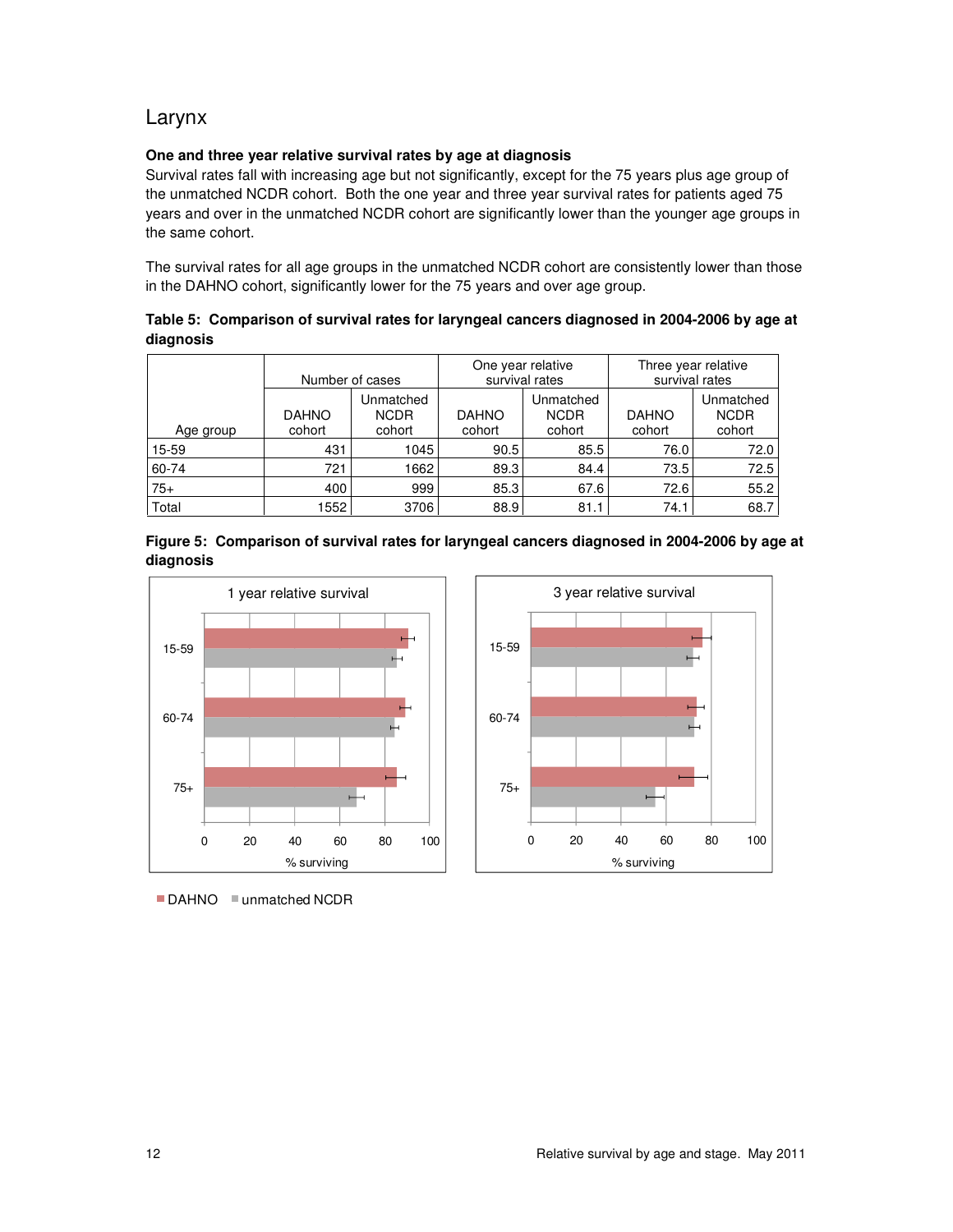## Larynx

#### **One and three year relative survival rates by SHA of residence at diagnosis**

There are no consistently significant differences in survival between the SHAs. The apparently high one year survival rates for South Central SHA, for the DAHNO cohort, should be viewed with caution because of the small number of cases and deaths recorded.

|                                   |                        | Number of cases                    |                        | One year relative<br>survival rates | Three year relative<br>survival rates |                                    |  |
|-----------------------------------|------------------------|------------------------------------|------------------------|-------------------------------------|---------------------------------------|------------------------------------|--|
| <b>Strategic Health Authority</b> | <b>DAHNO</b><br>cohort | Unmatched<br><b>NCDR</b><br>cohort | <b>DAHNO</b><br>cohort | Unmatched<br><b>NCDR</b><br>cohort  | <b>DAHNO</b><br>cohort                | Unmatched<br><b>NCDR</b><br>cohort |  |
| North East                        | 206                    | 205                                | 87.1                   | 87.3                                | 70.2                                  | 71.5                               |  |
| North West                        | 263                    | 709                                | 88.9                   | 79.8                                | 73.6                                  | 69.7                               |  |
| Yorkshire & The Humber            | 202                    | 398                                | 84.8                   | 84.1                                | 70.0                                  | 69.8                               |  |
| East Midlands                     | 216                    | 248                                | 89.5                   | 85.8                                | 73.2                                  | 71.6                               |  |
| West Midlands                     | 140                    | 386                                | 88.7                   | 80.8                                | 69.5                                  | 66.9                               |  |
| East Of England                   | 162                    | 344                                | 93.1                   | 75.7                                | 79.2                                  | 68.3                               |  |
| London                            | 54                     | 541                                | 78.4                   | 80.7                                | 73.1                                  | 65.3                               |  |
| South East Coast                  | 78                     | 272                                | 91.6                   | 79.5                                | 86.1                                  | 70.3                               |  |
| South Central                     | 55                     | 291                                | 99.5                   | 83.1                                | 83.3                                  | 71.3                               |  |
| South West                        | 176                    | 312                                | 91.1                   | 79.2                                | 79.1                                  | 66.2                               |  |
| Total                             | 1552                   | 3706                               | 88.9                   | 81.1                                | 74.1                                  | 68.7                               |  |

**Table 6: Comparison of survival rates for laryngeal cancers diagnosed in 2004-2006 by SHA of residence at diagnosis** 





■ DAHNO **■ unmatched NCDR**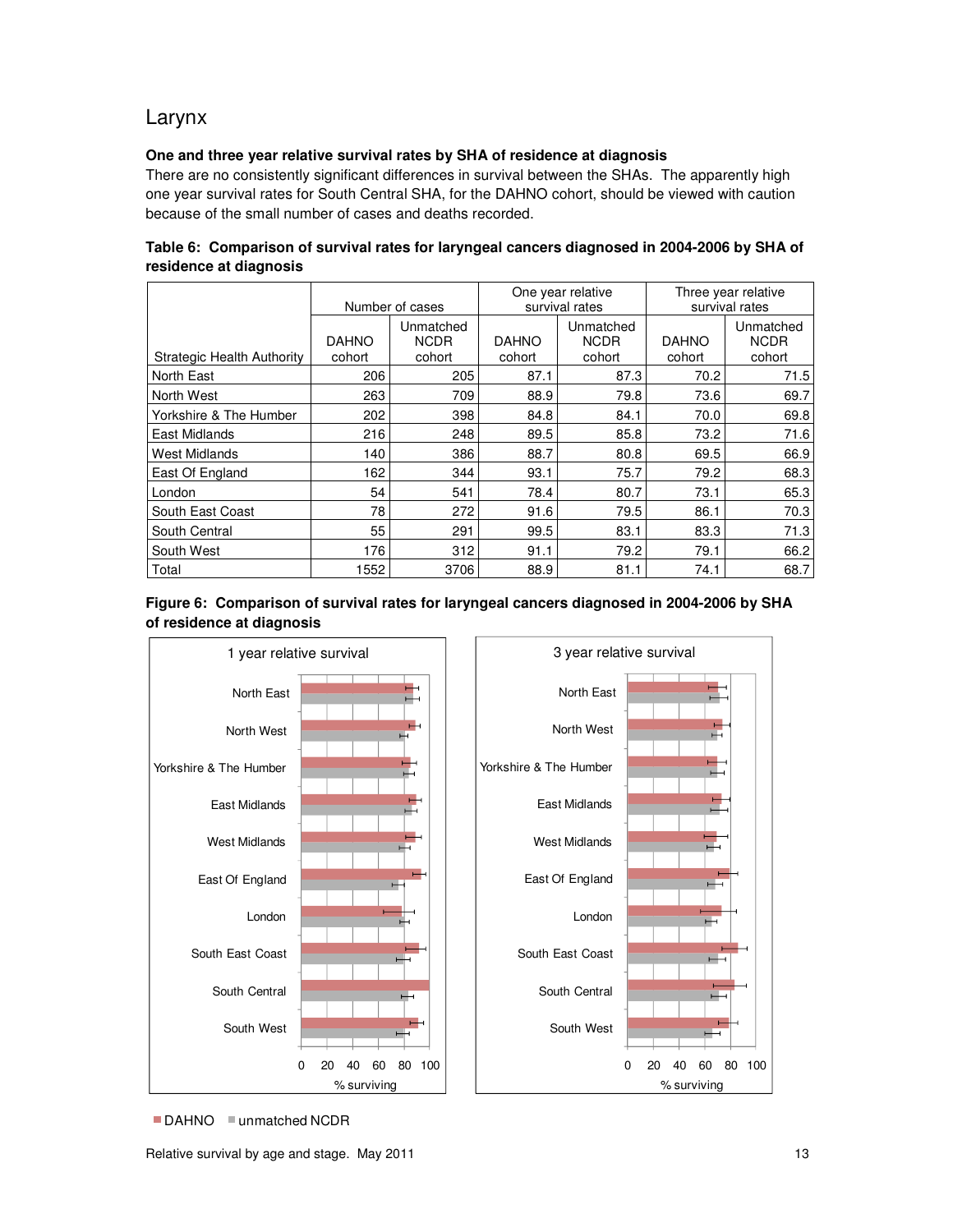The survival rates for patients in the DAHNO cohort are generally higher than the rates for patients in the unmatched NCDR cohort, but only significantly higher for one year survival for patients in the North West, East of England and South West SHAs.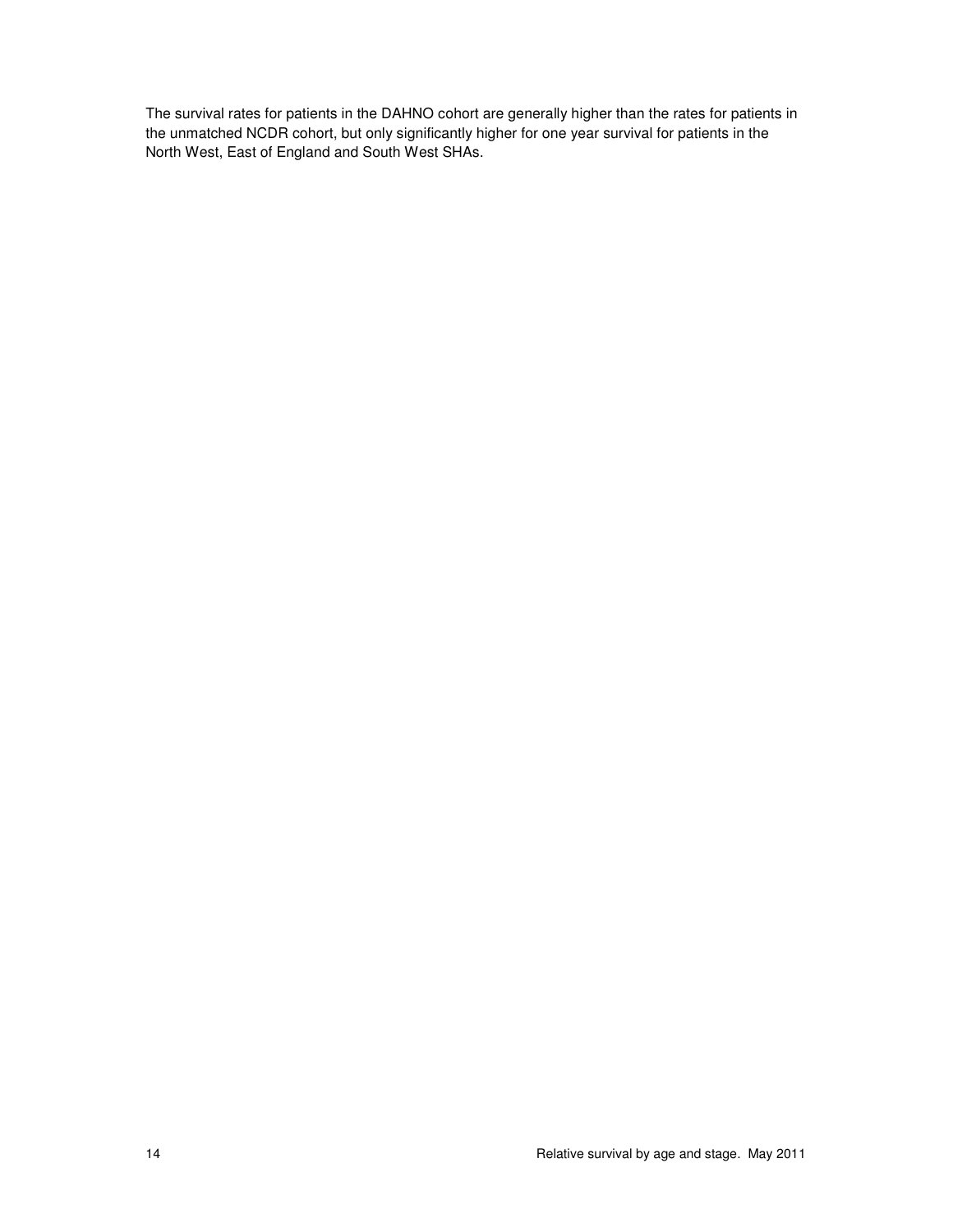## Oral cavity

#### **One and three year relative survival rates by stage at diagnosis**

Oral cavity cancers diagnosed at an early stage of disease have a significantly better survival than cancers diagnosed later, at both one year and three years after diagnosis.

| Table 7: Survival rates for oral cavity cancers diagnosed in 2004-2006 by stage at diagnosis |  |
|----------------------------------------------------------------------------------------------|--|
| (DAHNO cohort only)                                                                          |  |

| Stage     | Number of<br>cases | One year<br>relative<br>survival rates | Three year<br>relative<br>survival rates |
|-----------|--------------------|----------------------------------------|------------------------------------------|
| Early     | 574                | 93.8                                   | 80.5                                     |
| Late      | 616                | 68.9                                   | 45.4                                     |
| Not known | 402                | 76.2                                   | 58.2                                     |
| Total     | 1592               | 79.9                                   | 61.4                                     |



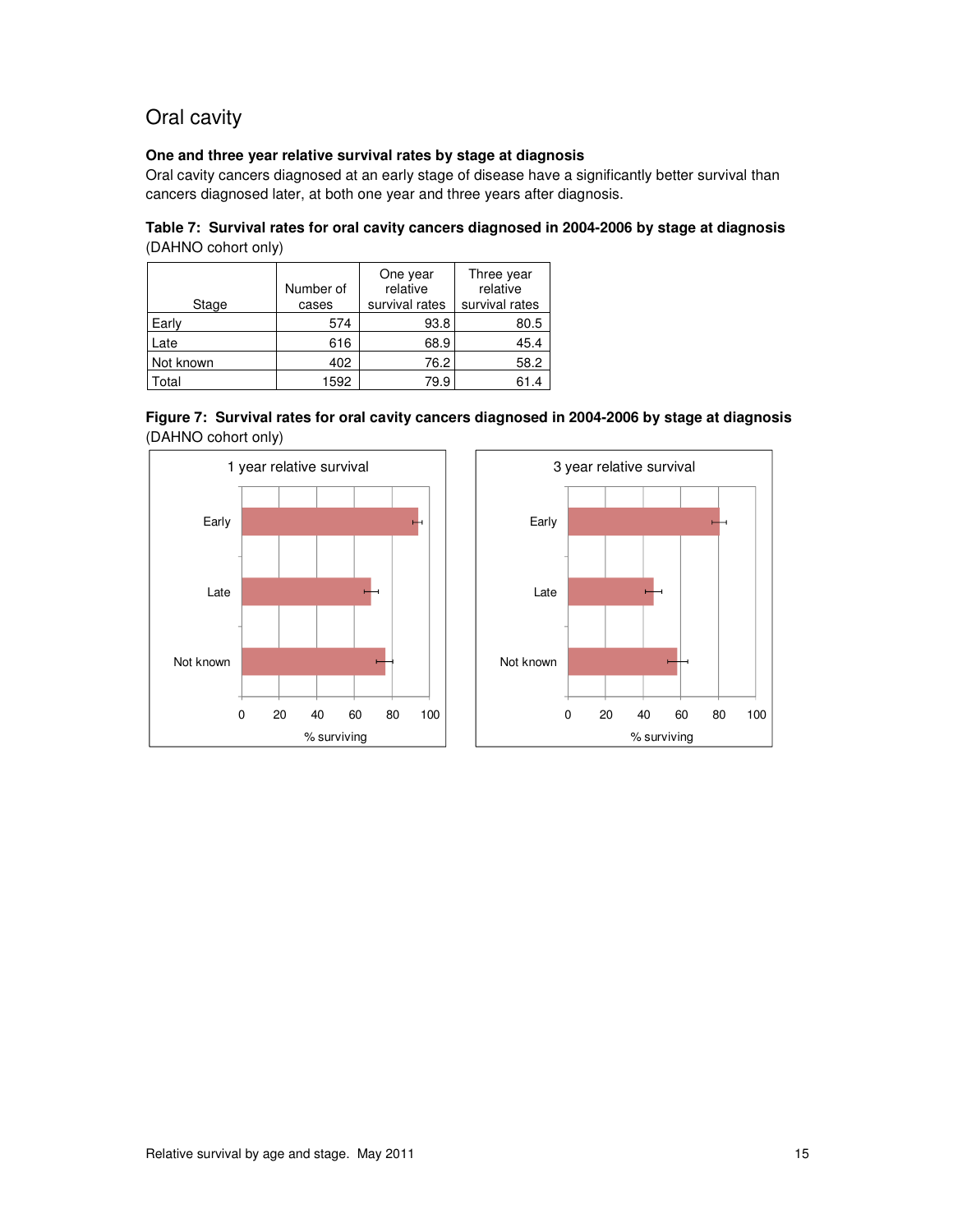## Oral cavity

#### **One and three year relative survival rates by age at diagnosis**

Relative survival rates for oral cavity cancer decrease with increasing age for both cohorts. Both one year and three year survival rates, for patients aged 75 years and over, are significantly lower than the earlier age groups for both cohorts. The decrease in survival with increasing age is most noticeable for the unmatched NCDR cohort, where each consecutive older age group is significantly lower than the preceding younger age group.

For one year survival rates, the DAHNO cohort has consistently higher rates than the unmatched NCDR cohort, but these differences are not significant.

#### **Table 8: Comparison of survival rates for oral cavity cancers diagnosed in 2004-2006 by age at diagnosis**

|           | Number of cases        |                                    |                        | One year relative<br>survival rates | Three year relative<br>survival rates |                                    |  |
|-----------|------------------------|------------------------------------|------------------------|-------------------------------------|---------------------------------------|------------------------------------|--|
| Age group | <b>DAHNO</b><br>cohort | Unmatched<br><b>NCDR</b><br>cohort | <b>DAHNO</b><br>cohort | Unmatched<br><b>NCDR</b><br>cohort  | <b>DAHNO</b><br>cohort                | Unmatched<br><b>NCDR</b><br>cohort |  |
| 15-59     | 592                    | 1662                               | 85.6                   | 84.0                                | 65.9                                  | 69.5                               |  |
| 60-74     | 622                    | 1572                               | 79.8                   | 74.4                                | 61.8                                  | 59.1                               |  |
| $75+$     | 378                    | 1114                               | 67.8                   | 64.4                                | 50.8                                  | 50.4                               |  |
| Total     | 1592                   | 4348                               | 79.9                   | 76.4                                | 61.4                                  | 61.7                               |  |





■ DAHNO **■ unmatched NCDR** 

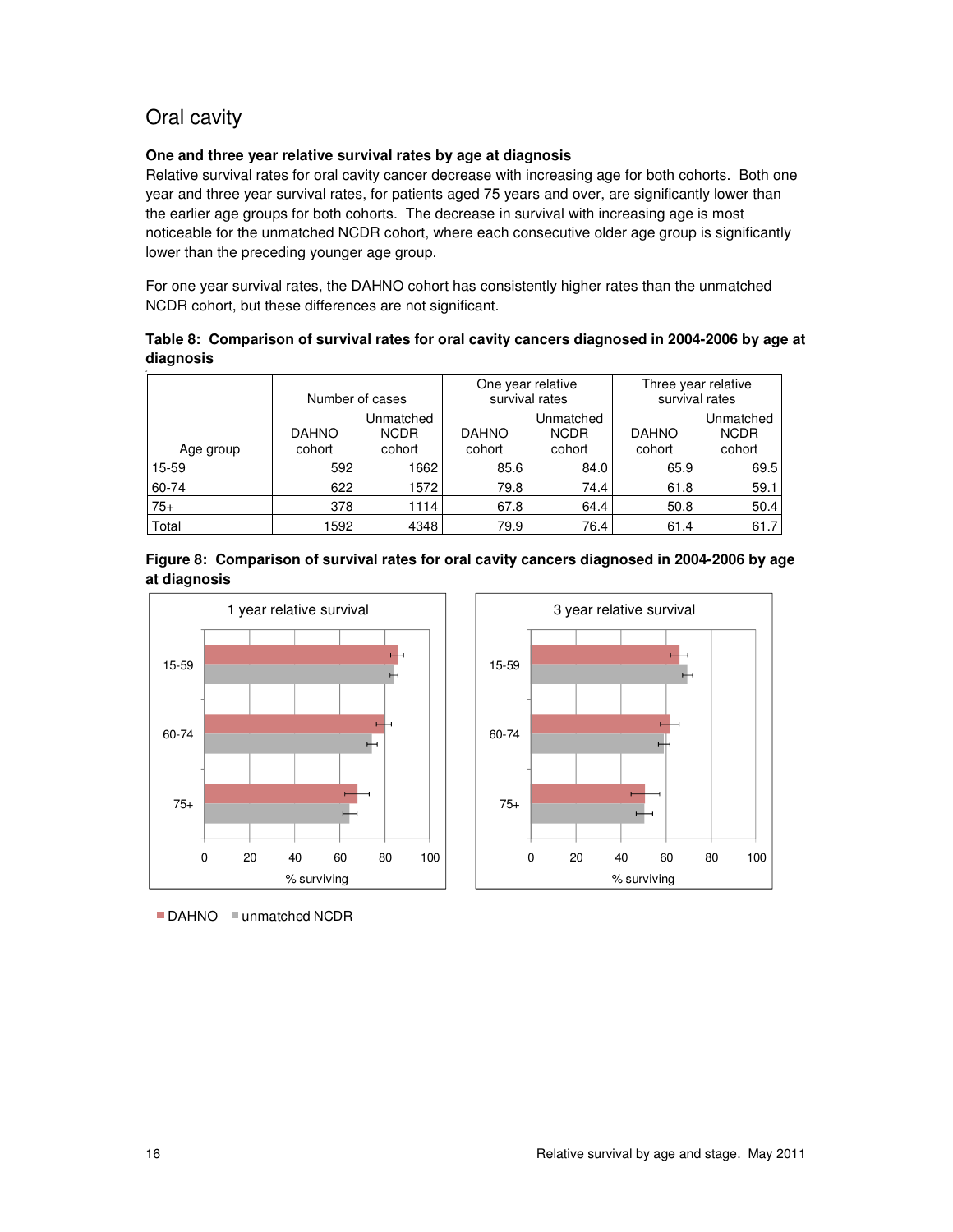## Oral cavity

#### **One and three year relative survival rates by SHA of residence at diagnosis**

There is little difference in one year survival between the SHAs and no significant differences for the DAHNO cohort. The North East SHA has the lowest three year survival rates for both cohorts, significantly lower than Yorkshire and Humber, and East of England SHAs for the DAHNO cohort.

|                            |                        | Number of cases                    | One year relative      | survival rates                     | Three year relative<br>survival rates |                                    |
|----------------------------|------------------------|------------------------------------|------------------------|------------------------------------|---------------------------------------|------------------------------------|
| Strategic Health Authority | <b>DAHNO</b><br>cohort | Unmatched<br><b>NCDR</b><br>cohort | <b>DAHNO</b><br>cohort | Unmatched<br><b>NCDR</b><br>cohort | <b>DAHNO</b><br>cohort                | Unmatched<br><b>NCDR</b><br>cohort |
| North East                 | 132                    | 214                                | 77.2                   | 69.1                               | 49.2                                  | 53.2                               |
| North West                 | 237                    | 694                                | 74.0                   | 72.2                               | 56.0                                  | 56.4                               |
| Yorkshire & The Humber     | 261                    | 327                                | 83.5                   | 73.1                               | 67.1                                  | 58.7                               |
| East Midlands              | 245                    | 324                                | 81.3                   | 76.3                               | 64.9                                  | 64.6                               |
| <b>West Midlands</b>       | 202                    | 457                                | 79.5                   | 76.4                               | 58.9                                  | 61.1                               |
| East Of England            | 154                    | 416                                | 86.8                   | 79.0                               | 68.2                                  | 64.3                               |
| London                     | 56                     | 696                                | 86.0                   | 78.4                               | 71.8                                  | 62.7                               |
| South East Coast           | 86                     | 391                                | 72.6                   | 77.9                               | 53.2                                  | 62.7                               |
| South Central              | 47                     | 352                                | 75.2                   | 80.3                               | 63.2                                  | 69.1                               |
| South West                 | 172                    | 477                                | 79.8                   | 78.7                               | 61.5                                  | 64.1                               |
| Total                      | 1592                   | 4348                               | 79.9                   | 76.4                               | 61.4                                  | 61.7                               |

#### **Table 9: Comparison of survival rates for oral cavity cancers diagnosed in 2004-2006 by SHA of residence at diagnosis**





■ DAHNO **■ unmatched NCDR**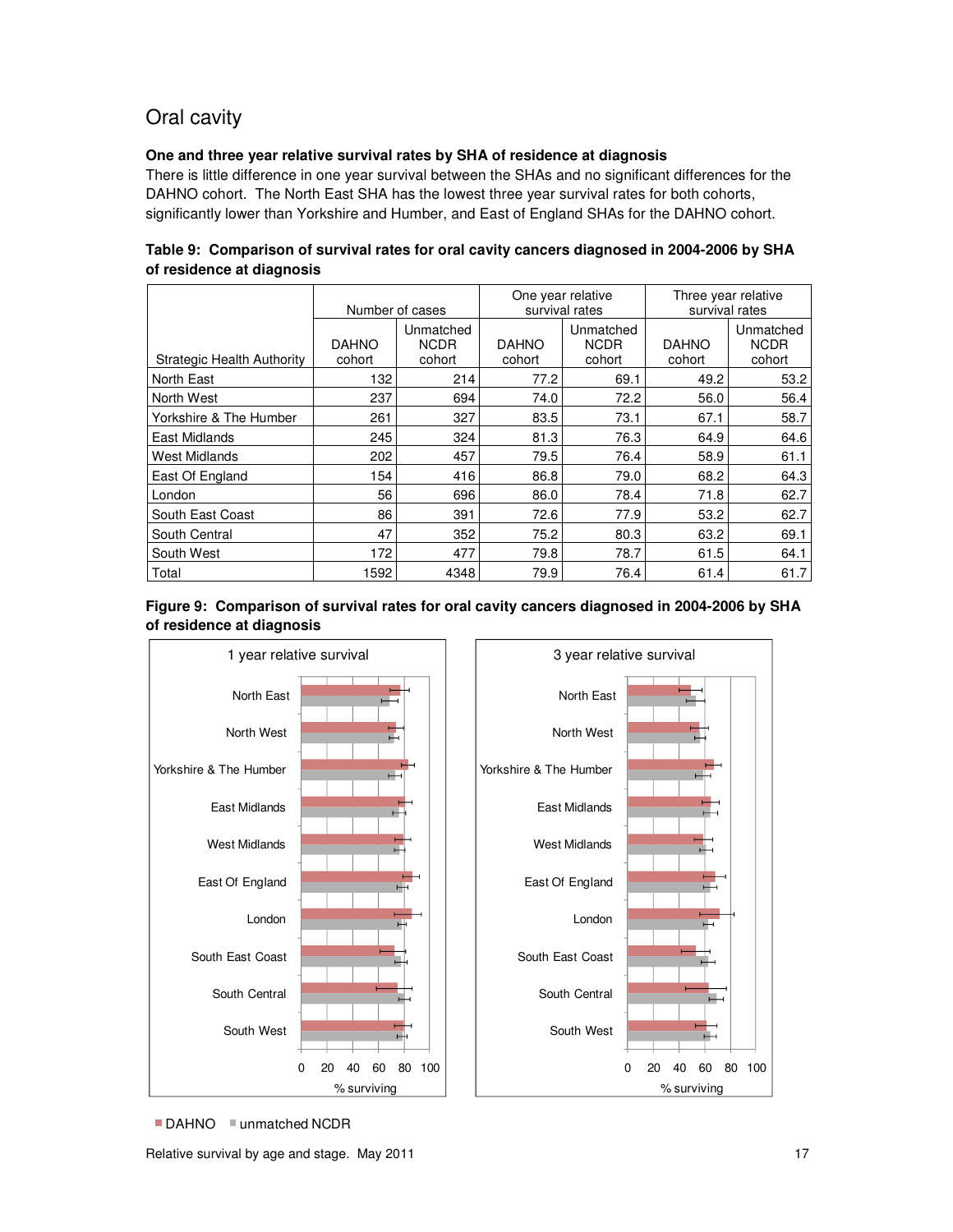There is little variation in survival rates between the cohorts. The unmatched NCDR cohort has the lowest one year survival rates for eight out of the ten SHAs, but the only significantly lower rate is for Yorkshire and The Humber SHA. One year survival rates for South Central SHA and South East Coast SHA are higher for the NCDR cohort compared to the DAHNO cohort, but these differences are not significant. There are no significant differences between the cohorts for three year survival rates.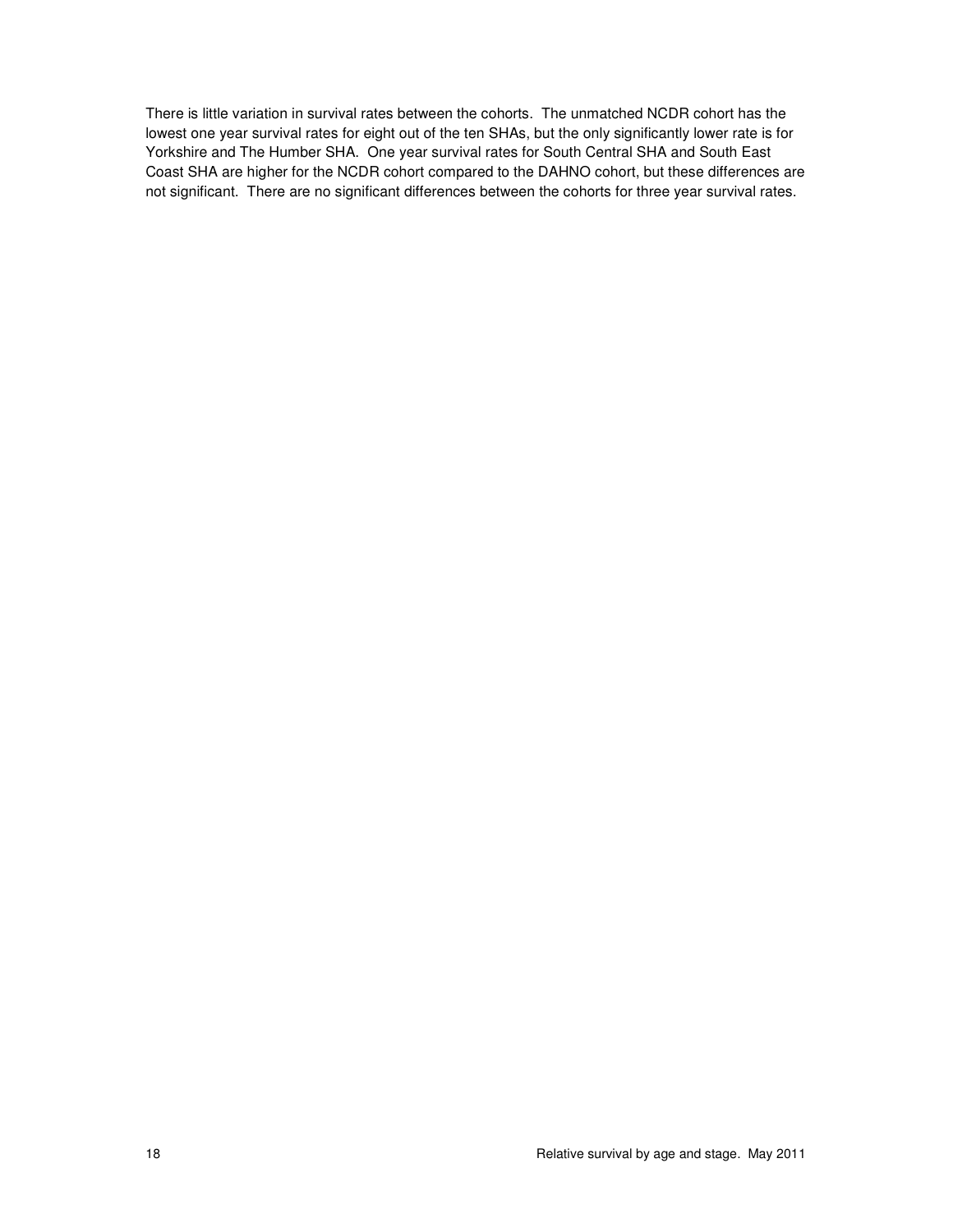## Oropharynx

#### **One and three year relative survival rates by stage at diagnosis**

Cancers of the oropharynx diagnosed at an early stage of the disease have higher one and three year survival rates compared to cancers diagnosed later, but in contrast to cancers of the larynx and oral cavity, the differences are not statistically significant.

|                     | Table 10: Survival rates for oropharynx cancers diagnosed in 2004-2006 by stage at diagnosis |  |  |
|---------------------|----------------------------------------------------------------------------------------------|--|--|
| (DAHNO cohort only) |                                                                                              |  |  |

| Stage     | Number of<br>cases | One year<br>relative<br>survival rates | Three year<br>relative<br>survival rates |
|-----------|--------------------|----------------------------------------|------------------------------------------|
| Early     | 68                 | 85.4                                   | 71.8                                     |
| Late      | 307                | 82.1                                   | 68.0                                     |
| Not known | 144                | 76.2                                   | 59.0                                     |
| cotal     | 519                | 80.9                                   | 65.9                                     |





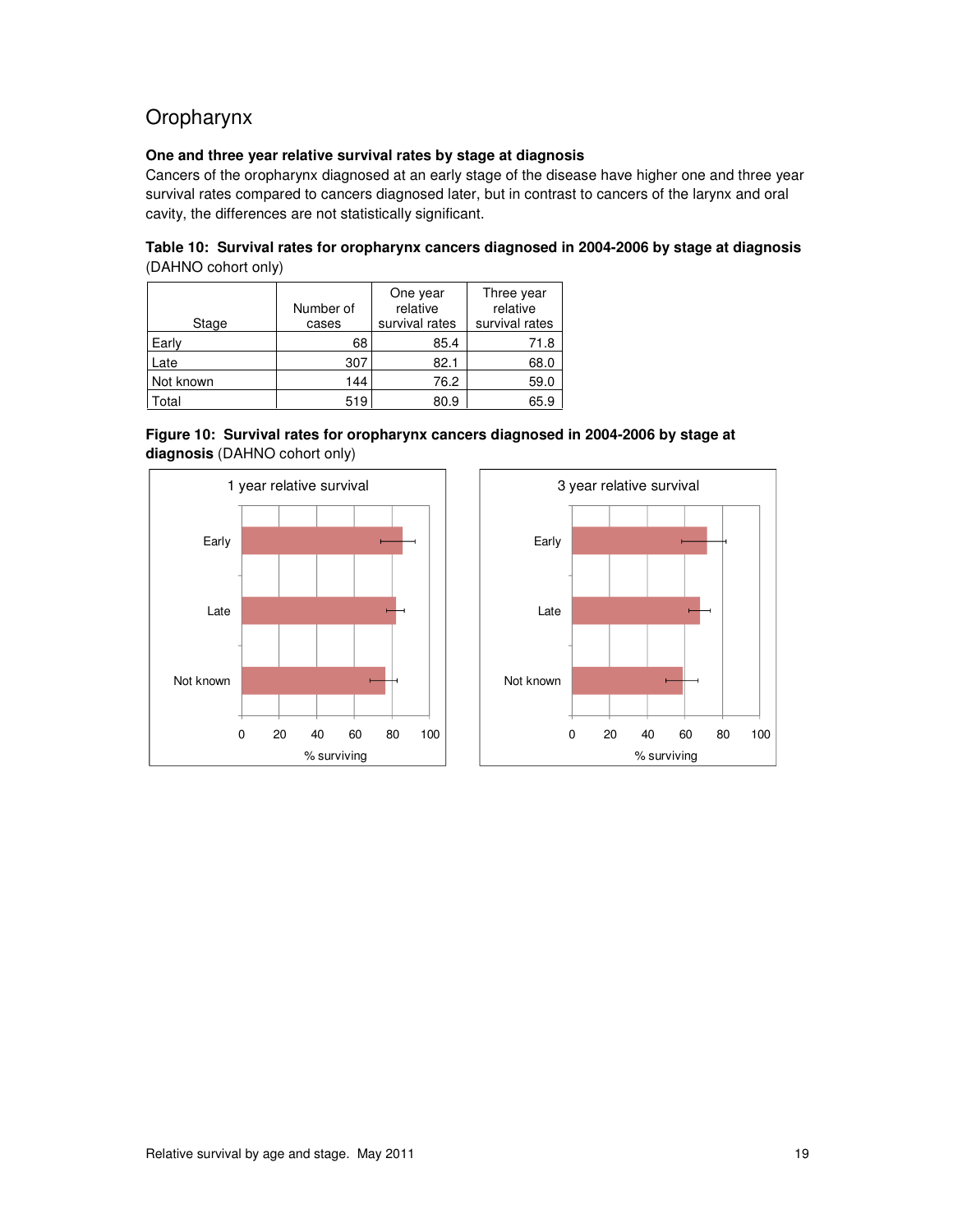## Oropharynx

#### **One and three year relative survival rates by age at diagnosis**

Survival rates for cancers of the oropharynx fall as age increases. Survival rates for the 15-59 year age group are significantly higher than for the two older age groups.

There are no significant differences in survival between the cohorts, although the DAHNO cohort tends to have the higher survival rates.

|              | Table 11: Comparison of survival rates for oropharynx cancers diagnosed in 2004-2006 by age |  |
|--------------|---------------------------------------------------------------------------------------------|--|
| at diagnosis |                                                                                             |  |

|           |                        | Number of cases                    | One year relative      | survival rates                     | Three year relative<br>survival rates |                                    |  |
|-----------|------------------------|------------------------------------|------------------------|------------------------------------|---------------------------------------|------------------------------------|--|
| Age group | <b>DAHNO</b><br>cohort | Unmatched<br><b>NCDR</b><br>cohort | <b>DAHNO</b><br>cohort | Unmatched<br><b>NCDR</b><br>cohort | <b>DAHNO</b><br>cohort                | Unmatched<br><b>NCDR</b><br>cohort |  |
| 15-59     | 275                    | 1747                               | 87.7                   | 84.5                               | 73.9                                  | 70.6                               |  |
| 60-74     | 188                    | 1066                               | 75.9                   | 72.2                               | 58.5                                  | 54.8                               |  |
| $75+$     | 56                     | 394                                | 55.9                   | 52.9                               | 39.2                                  | 39.7                               |  |
| Total     | 519                    | 3207                               | 80.9                   | 77.4                               | 65.9                                  | 62.5                               |  |







 $\blacksquare$  DAHNO  $\blacksquare$  unmatched NCDR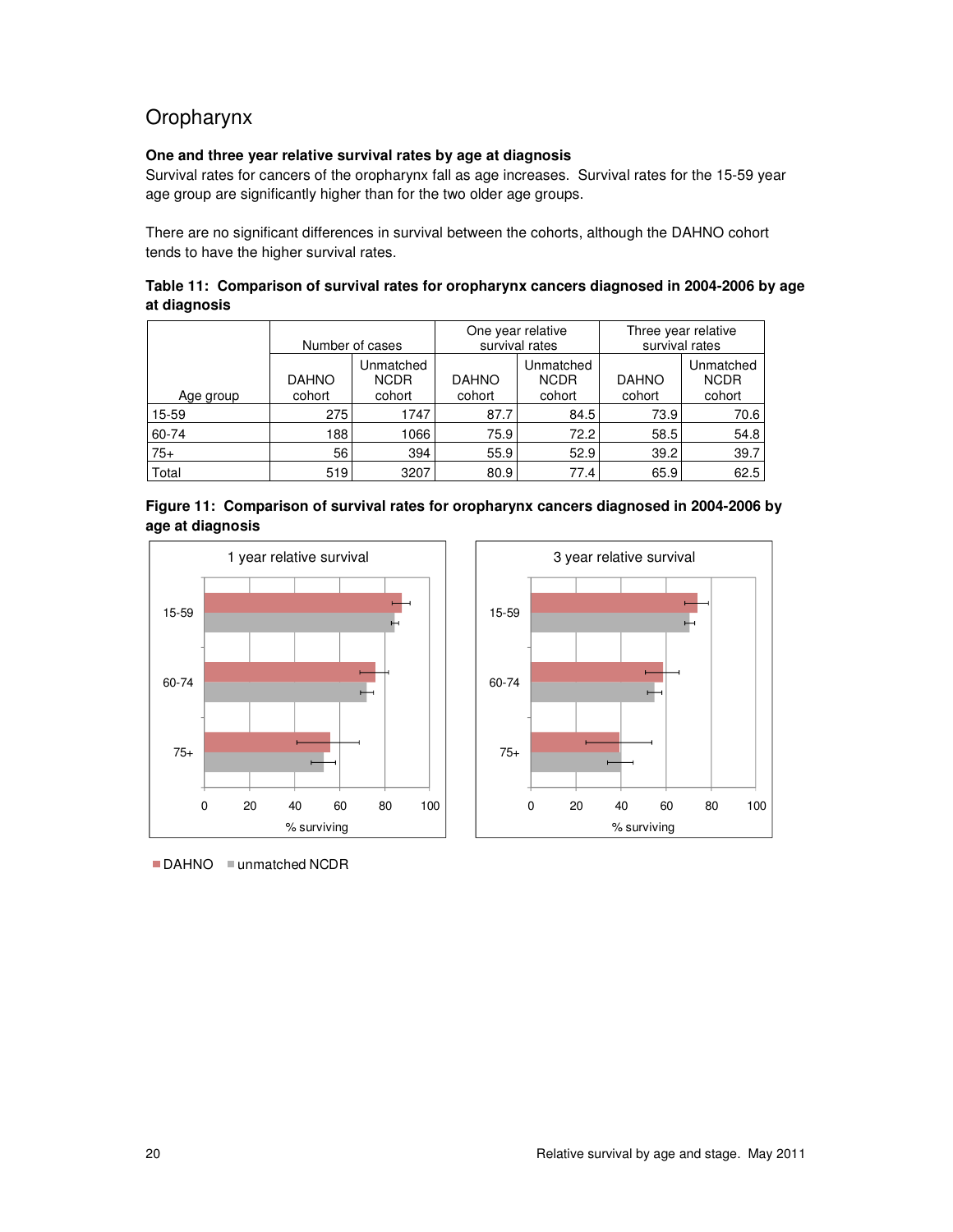## Oropharynx

#### **One and three year relative survival rates by SHA of residence at diagnosis**

Cancer of the oropharynx is less common than cancers of the larynx and oral cavity, and confidence intervals on the smaller SHAs are relatively wide. Survival rates for patients from the North East SHA and North West SHA are significantly less than some other SHAs.

|                                   | Number of cases        |                                    |                        | One year relative<br>survival rates | Three year relative<br>survival rates |                                    |  |
|-----------------------------------|------------------------|------------------------------------|------------------------|-------------------------------------|---------------------------------------|------------------------------------|--|
| <b>Strategic Health Authority</b> | <b>DAHNO</b><br>cohort | Unmatched<br><b>NCDR</b><br>cohort | <b>DAHNO</b><br>cohort | Unmatched<br><b>NCDR</b><br>cohort  |                                       | Unmatched<br><b>NCDR</b><br>cohort |  |
| North East                        | 73                     | 146                                | 74.1                   | 78.9                                | 49.7                                  | 64.3                               |  |
| North West                        | 114                    | 557                                | 80.3                   | 71.9                                | 72.3                                  | 55.1                               |  |
| Yorkshire & The Humber            | 48                     | 328                                | 79.4                   | 80.0                                | 53.6                                  | 64.4                               |  |
| East Midlands                     | 64                     | 239                                | 80.5                   | 70.6                                | 74.8                                  | 61.6                               |  |
| West Midlands                     | 9                      | 372                                | 89.4                   | 77.3                                | 57.9                                  | 63.5                               |  |
| East Of England                   | 41                     | 322                                | 84.6                   | 80.5                                | 73.3                                  | 62.5                               |  |
| London                            | 61                     | 446                                | 85.1                   | 77.7                                | 67.6                                  | 60.7                               |  |
| South East Coast                  | 51                     | 247                                | 86.7                   | 78.5                                | 71.5                                  | 66.6                               |  |
| South Central                     | 8                      | 216                                | 66.1                   | 81.8                                | 41.5                                  | 71.5                               |  |
| South West                        | 50                     | 334                                | 80.7                   | 81.0                                | 63.4                                  | 65.2                               |  |
| Total                             | 519                    | 3207                               | 80.9                   | 77.4                                | 65.9                                  | 62.5                               |  |

**Table 12: Comparison of survival rates for oropharynx cancers diagnosed in 2004-2006 by SHA of residence at diagnosis** 





■ DAHNO **■ unmatched NCDR**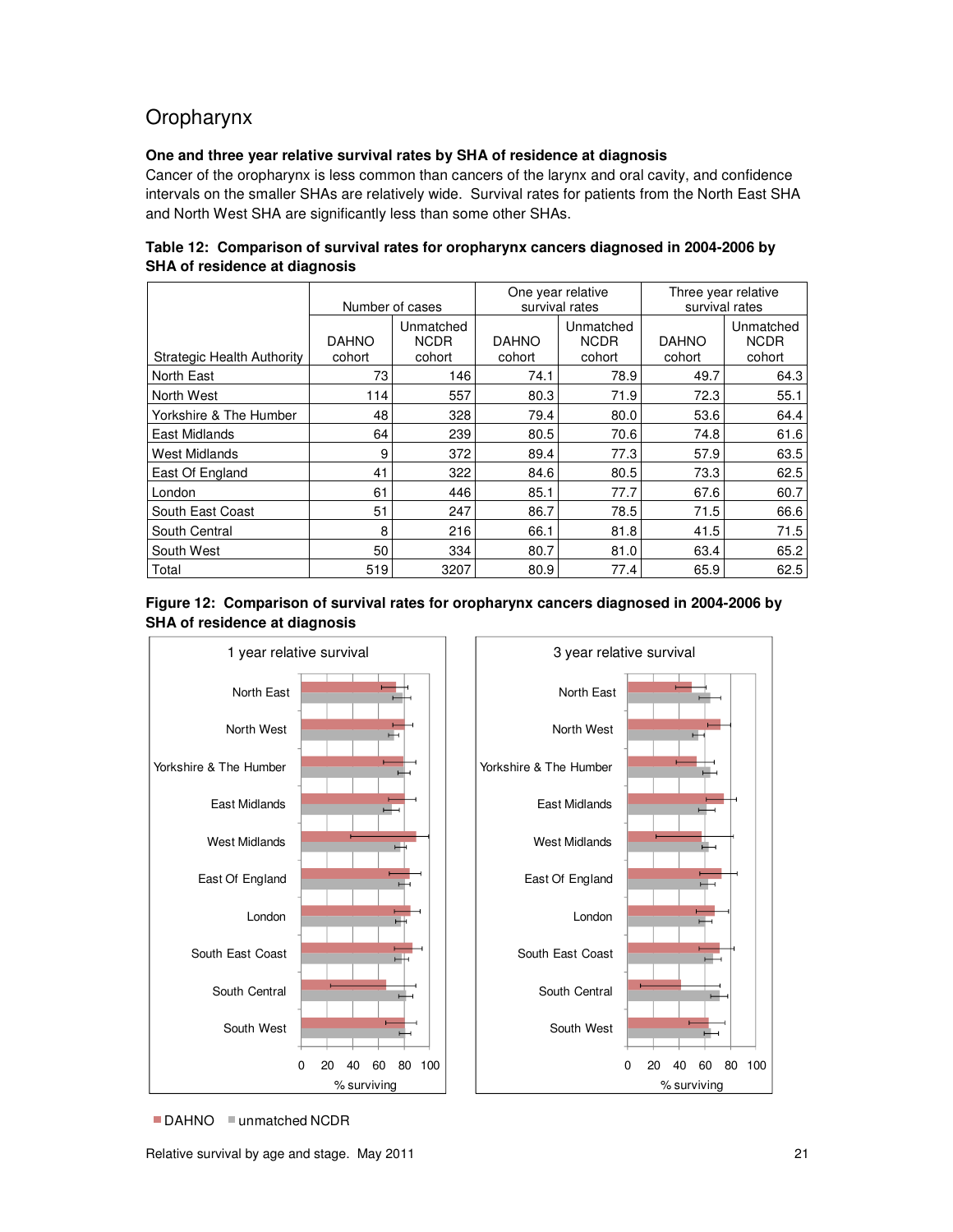There are no significant differences in survival rates between the cohorts, except for North West SHA where the three year survival rate for the unmatched NCDR cohort is significantly less than the survival rate for the DAHNO cohort.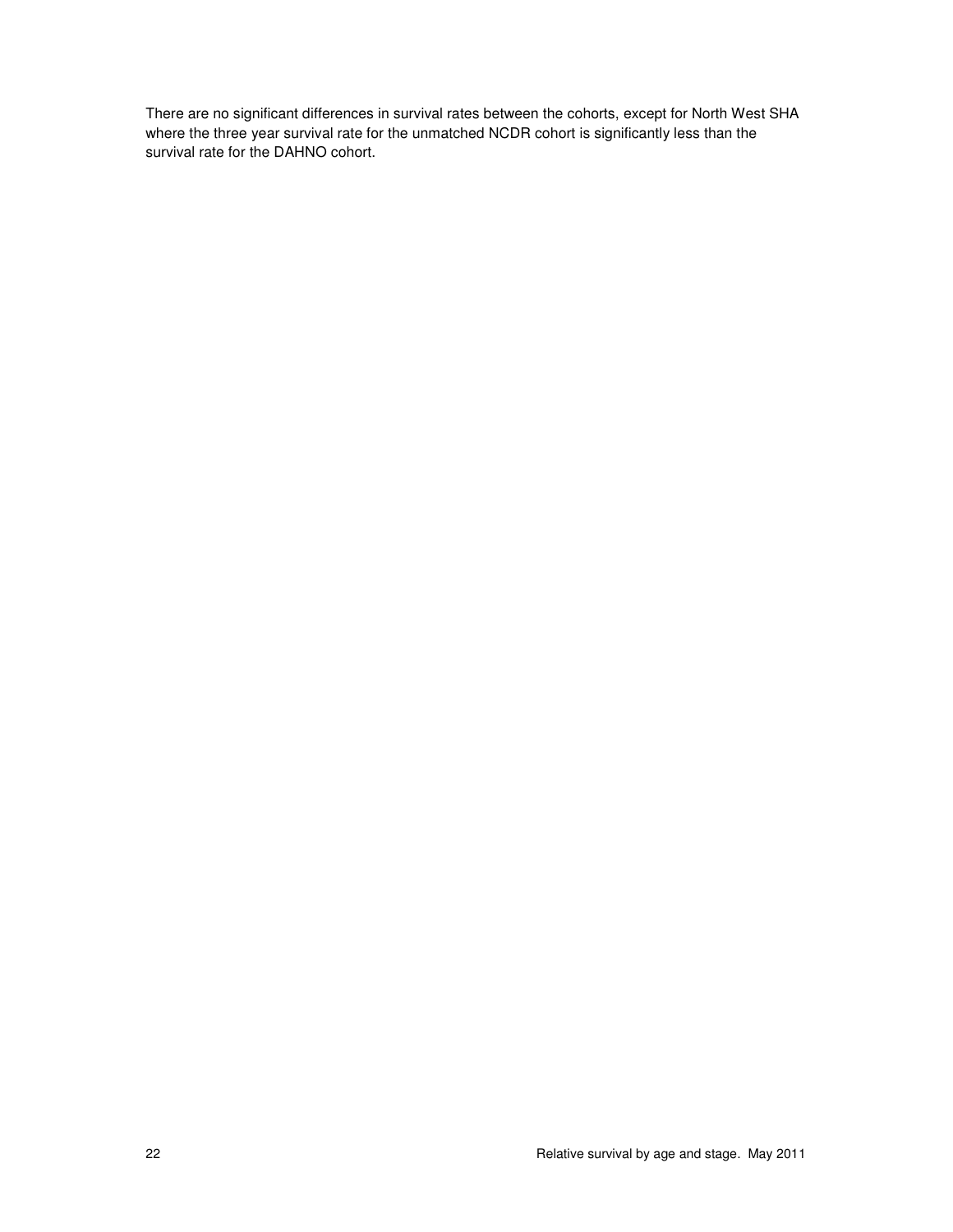## **Conclusion**

Overall, patients included in the DAHNO audit have higher relative survival rates than the NCDR patients that are not included in the DAHNO audit (the unmatched NCDR cohort), although in many cases the differences are not statistically significant. The differences are statistically significant for patients with cancer of the larynx, with the most marked difference in the 75 years and over age group.

In the early years of the DAHNO audit when case ascertainment was relatively poor and very variable geographically, there is some evidence to suggest that the patients included in the DAHNO audit survived longer than those patients who were not included.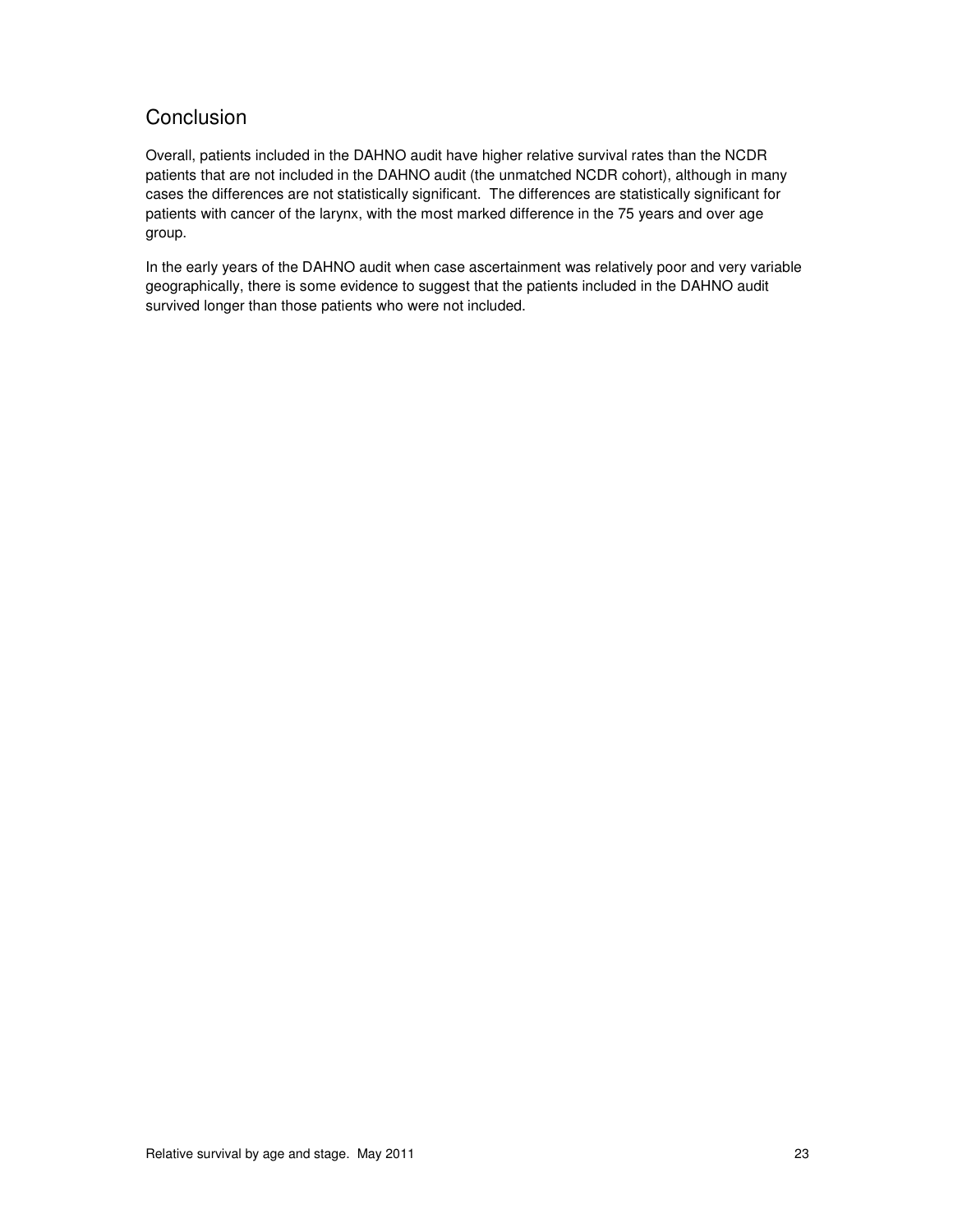## **References**

- 1. DAHNO fifth Annual Report: Key findings from the National Head and Neck Cancer Audit. 2010 http://www.ic.nhs.uk/services/national-clinical-audit-support-programme-ncasp/audit-reports/headand-neck-cancer
- 2. Estève J, Benhamou E, Croasdale M, Raymond L. Relative survival and the estimation of net survival: elements for further discussion. Statistics in Medicine 1990; 9: 529-538
- 3. Cancer Research UK Cancer Survival Group (2006). strel computer program, version 1.2.7 and life tables for cancer survival analysis. Downloaded from www.lshtm.ac.uk/ncde/cancersurvival/tools.htm on 30/03/2010. Department of Non-Communicable Disease Epidemiology, London School of Hygiene & Tropical Medicine, UK
- 4. Coleman MP, Babb P, Damiecki P, Grosclaude P, Honjo S, Jones J, Knerer G, Pitard A, Quinn MJ, Sloggett A, De Stavola BL. Cancer survival trends in England and Wales, 1971-1995: deprivation and NHS Region. Studies in Medical and Population Subjects No. 61. London: The Office for National Statistics, 1999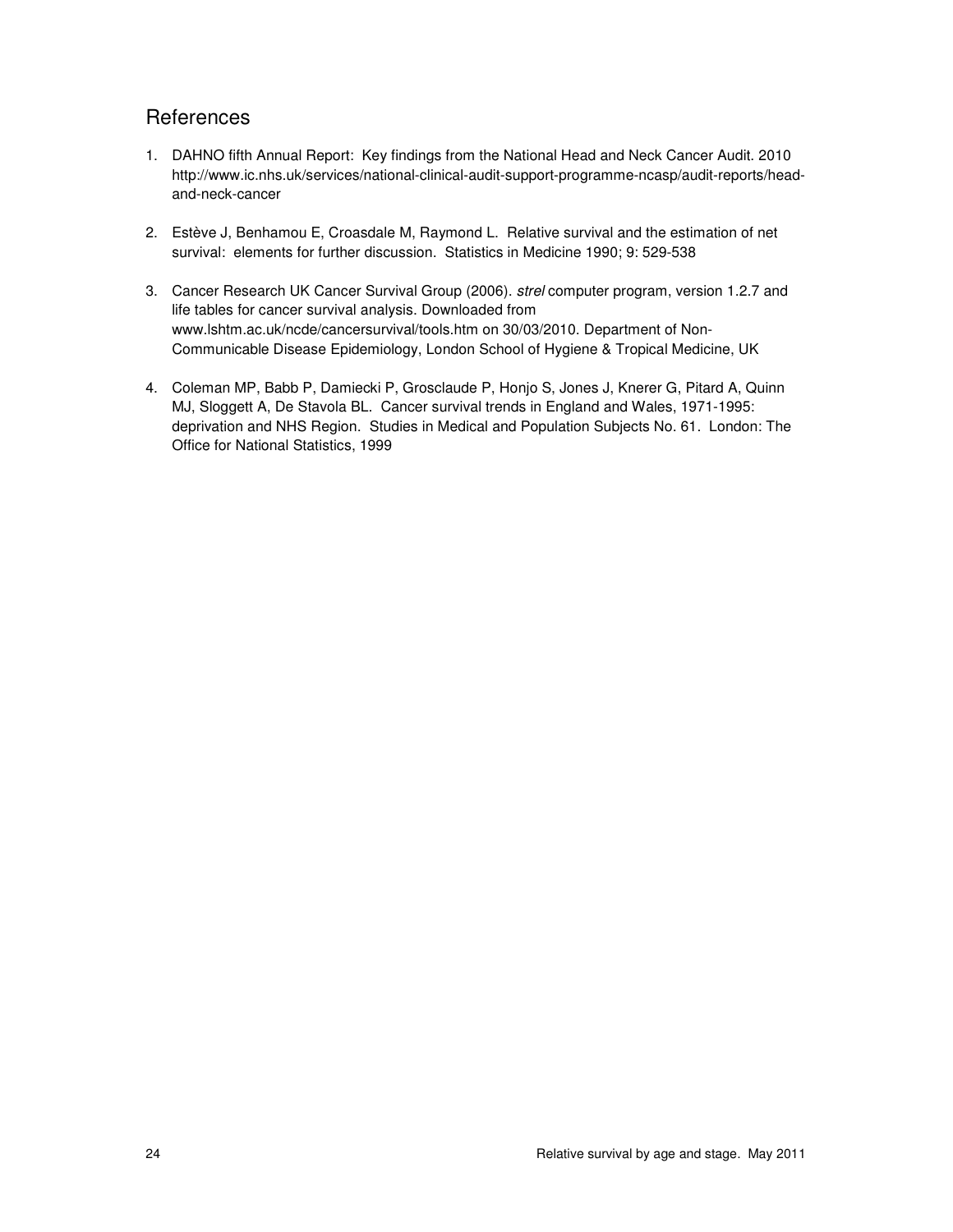## Appendix 1 - DAHNO audit case ascertainment

The number of cases of head and neck cancer submitted to the National Head and Neck Cancer Audit has improved considerably since the first report was published in 2005, as has the number of participating trusts. The following charts are reproduced from the fifth annual report for the National Head and Neck Cancer Audit (1).



2005 2006 2007 2008 2009

Year of diagnosis



0

20

40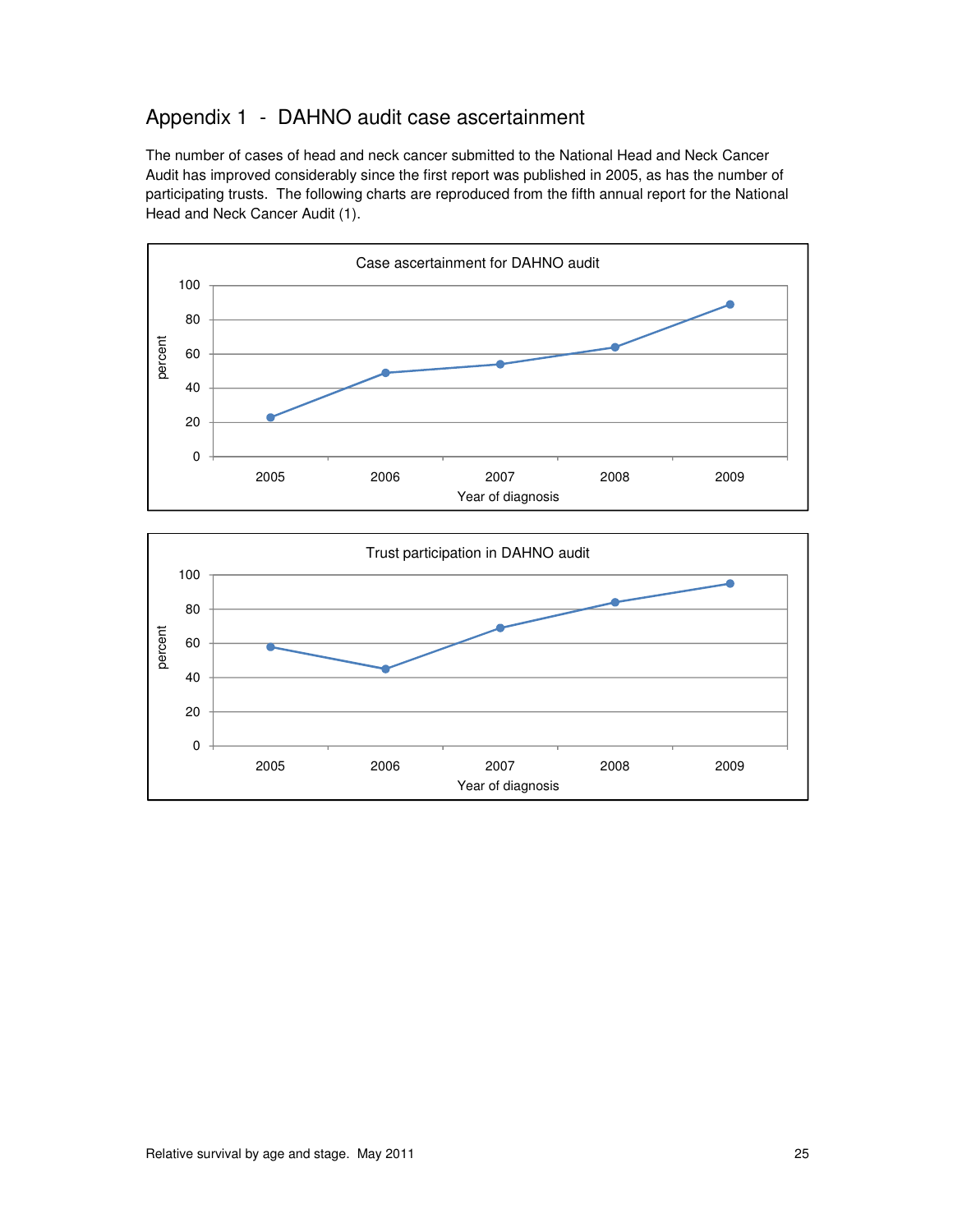## Appendix 2 - DAHNO tumour site groups

| DAHNO group           | ICD10 codes                                               |
|-----------------------|-----------------------------------------------------------|
| larynx                | C <sub>10.1</sub> , C <sub>32</sub>                       |
| oral cavity           | C00.3, C00.4, C02-C04, C05.0, C05.8, C06                  |
| oropharynx            | C01, C05.1, C05.2, C09, C10.0, C10.2, C10.3, C10.8, C10.9 |
| hypopharynx           | C <sub>12</sub> -C <sub>13</sub>                          |
| nasopharynx           | C <sub>11</sub>                                           |
| major salivary glands | C07-C08                                                   |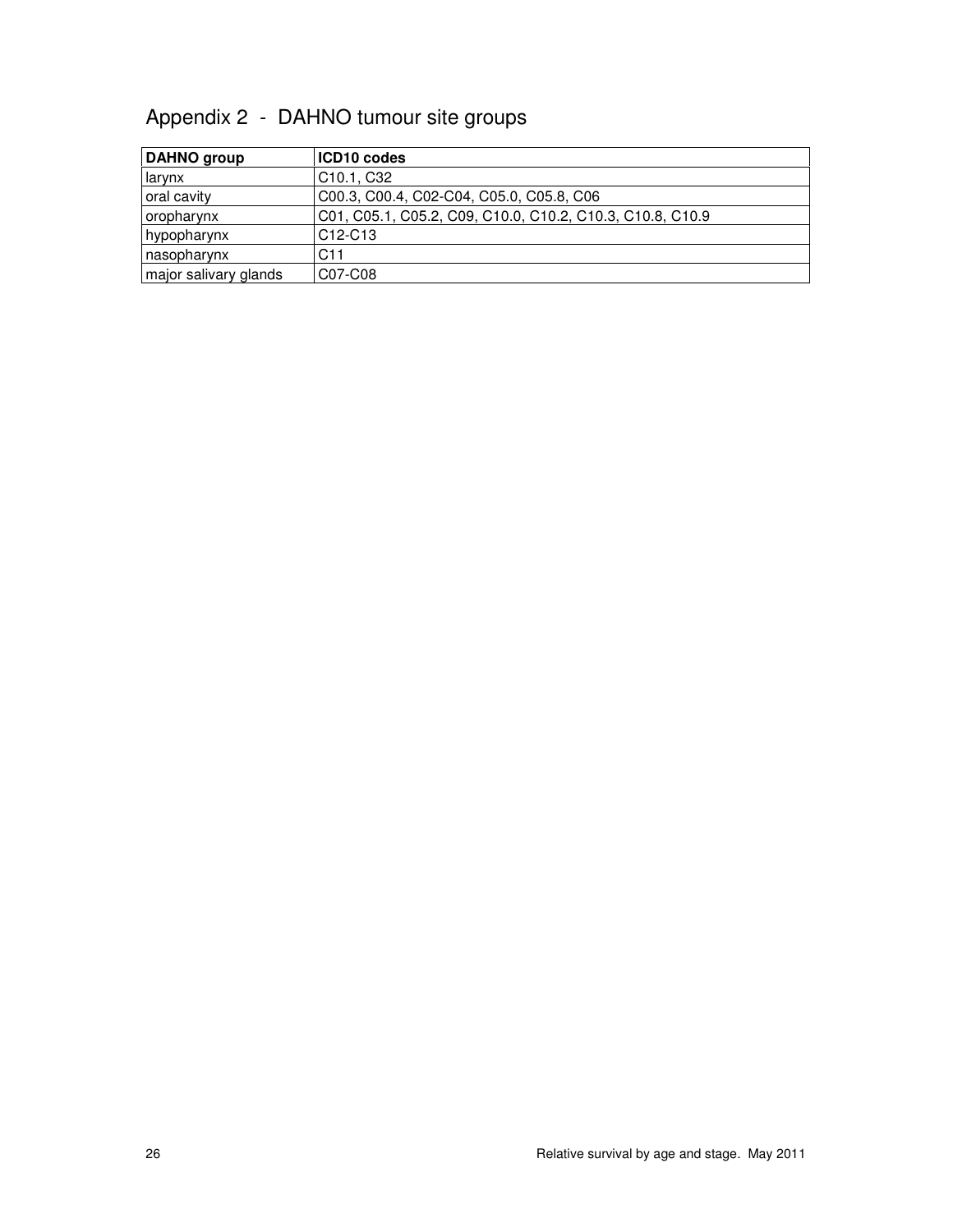## Appendix 3 - Statistics

#### **Relative survival analysis**

Observed survival is the proportion of cases surviving a certain number of years after diagnosis, irrespective of cause of death.

The estimated survival rate is:

$$
pi = 1 - qi
$$

where qi is the crude death rate for the interval  $(i, i+1)$ 

and the observed cumulative survival rate j years after diagnosis is:

$$
\mathsf{Pi} = \prod_{i=0}^{j-1} p_i
$$

Relative survival is an estimate of the survival rate, which allows for deaths from causes other than cancer. It is defined as the observed survival in the study group divided by the expected survival of a comparable group from the general population.

For this report relative survival was estimated using the method described by Estève et al. (2) and an algorithm (strel) (3) developed by Coleman et al. (4).

#### **Confidence intervals**

The estimated rates presented have 95% confidence intervals attached.

There is a 95% chance that the true value of the estimated rate will lie within the interval given. The width of the interval is influenced by the number of cases used to estimate the rate. The more cases in the group, the more precise will be the estimate of the rate and the narrower the confidence interval.

When comparing two different estimated rates, if their respective confidence intervals overlap, then the true value of both rates could be the same. The apparent difference in the estimates is due to chance. If the two confidence intervals do not overlap, there is evidence to suggest that the difference in the true values of the rates is real.

If the difference in two rates could be due to chance (intervals overlap), it is described as not significant. If the intervals suggest that the true rates are different (intervals do not overlap) the difference is described as significant.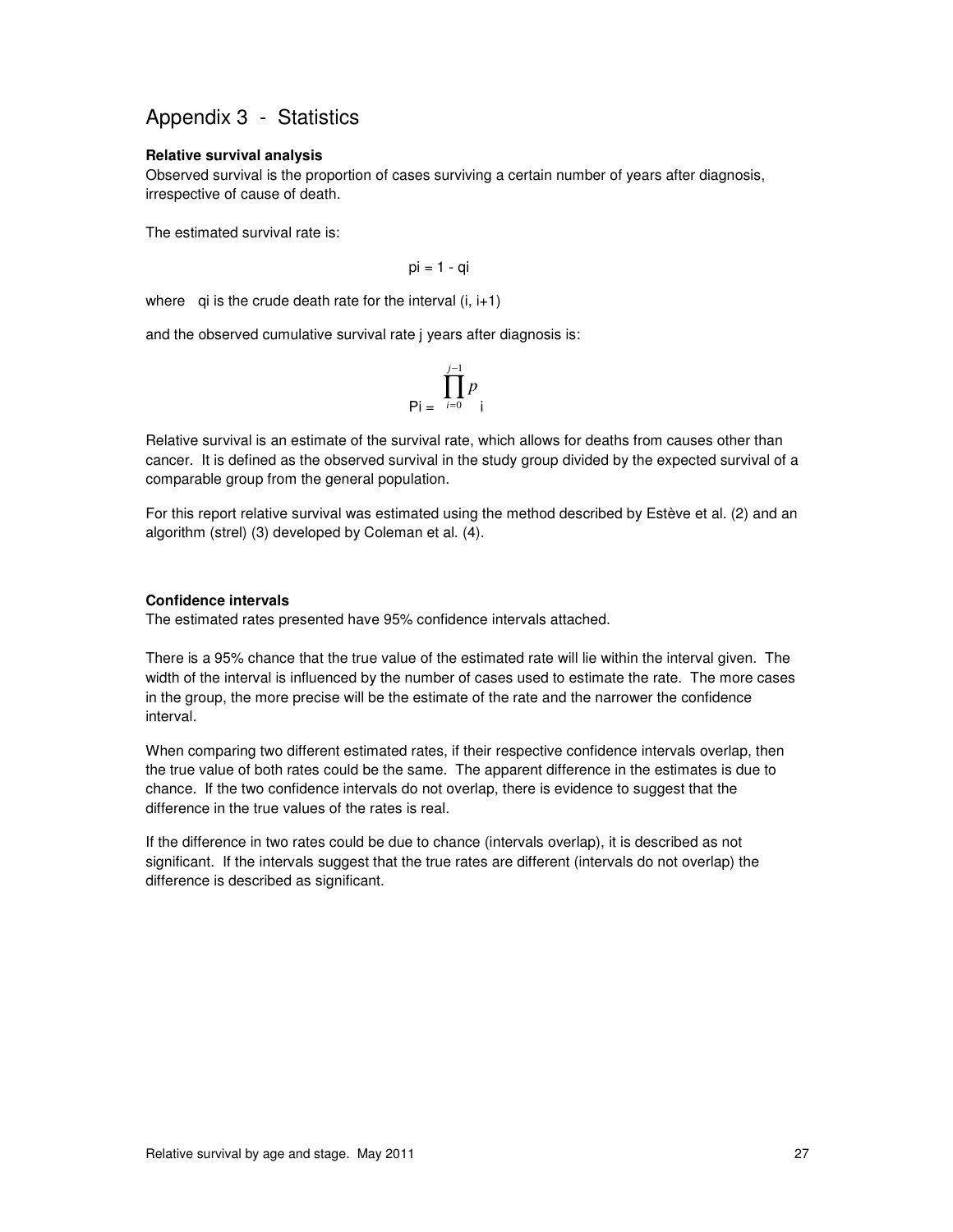## Appendix 4 - Data quality

The tables below show the number of records excluded from the analysis and why.

#### **DAHNO**

|                                                                          |    |      | tumours  |
|--------------------------------------------------------------------------|----|------|----------|
| Number of tumours in original dataset                                    |    |      | 12184    |
| less duplicate records                                                   |    | 377  |          |
| less missing NHS numbers                                                 |    | 146  |          |
| less tumours where the patient was not traced (for<br>death information) |    | 284  |          |
| Number of tumours remaining                                              |    |      | 11377    |
|                                                                          |    |      |          |
|                                                                          |    |      | patients |
| Number of corresponding patients                                         |    |      | 10198    |
| exclude where country is not England                                     |    | 720  |          |
| less records with missing variables:                                     |    | 1103 |          |
| missing dates of birth                                                   | 4  |      |          |
| negative age*                                                            | 26 |      |          |
| missing country code                                                     | 6  |      |          |
| gender not known                                                         | 20 |      |          |
| Number of patients remaining                                             |    |      | 9095     |
|                                                                          |    |      |          |
| Number of patients diagnosed in 2004-2006 only                           |    |      | 3960     |
| less patients not aged between 15 and 99                                 |    | 2    |          |
| Number of patients in DAHNO cohort                                       |    |      | 3958     |
|                                                                          |    |      |          |

\* this figure includes 3 patients with a year of birth between 6694 and 6716 and 13 patients with a year of birth that had been changed from 19## to 20##.

#### **NCDR**

|                                                              | tumours  |
|--------------------------------------------------------------|----------|
| Number of tumours in original dataset                        | 132828   |
| 393<br>less duplicate records                                |          |
| less missing NHS numbers<br>4435                             |          |
| 1192<br>less tumours where the patient was not traced        |          |
| Number of tumours remaining                                  | 126808   |
| Number of tumours diagnosed in 2004-2006                     | 26875    |
|                                                              | patients |
| Number of corresponding patients                             | 26046    |
| less patients with a non-DAHNO tumour site<br>8559           |          |
| 59<br>less patients not resident in England                  |          |
| Number of patients remaining                                 | 17428    |
| 50<br>less patients not aged between 15 and 99               |          |
| less registrations made from a death certificate only<br>171 |          |
|                                                              | 17207    |

28 Relative survival by age and stage. May 2011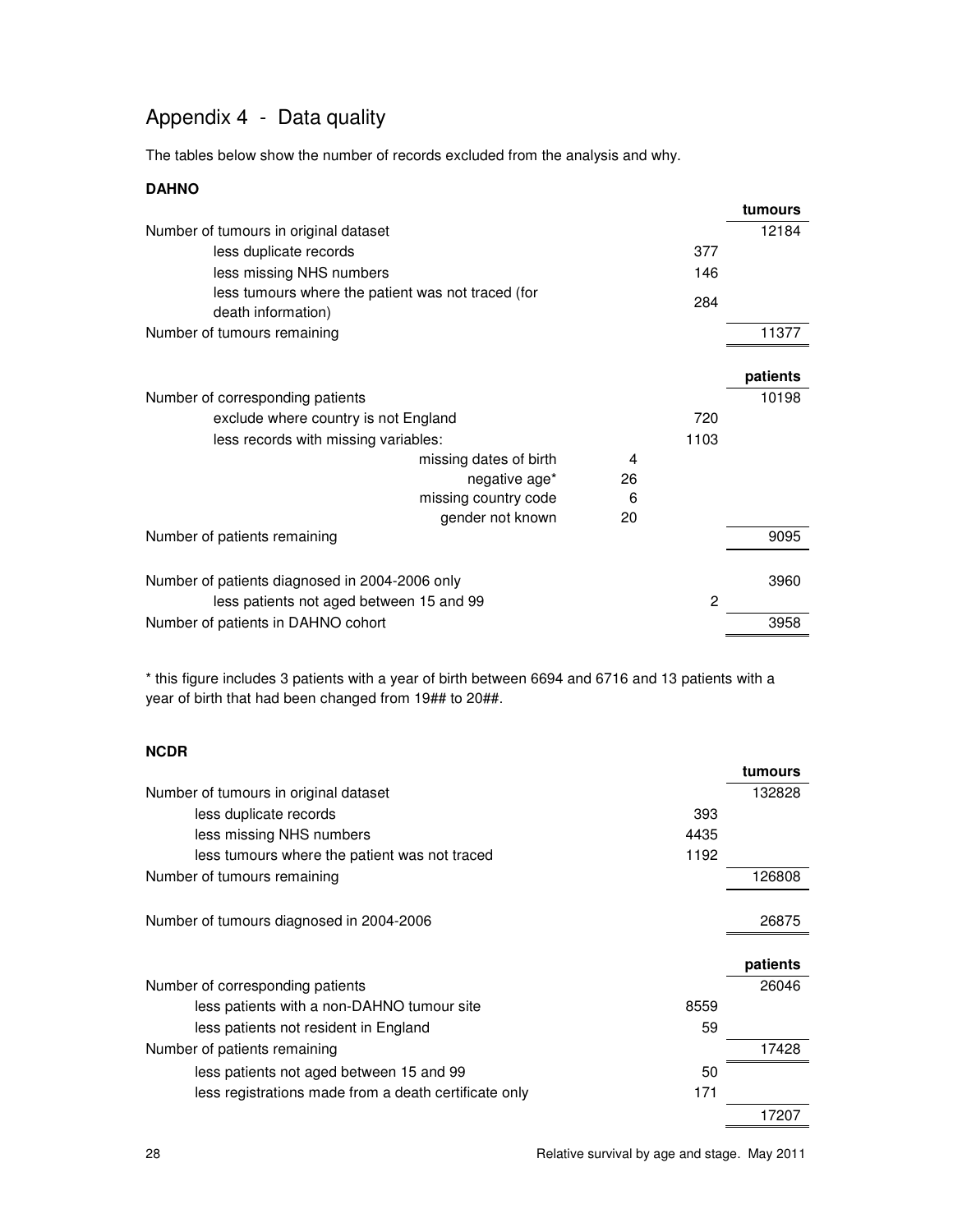## Appendix 5 - Tables

#### Cohort 1: DAHNO data

|                       | Cases     | Deaths          | One year relative survival |        |      |      | Three year relative survival |      |  |
|-----------------------|-----------|-----------------|----------------------------|--------|------|------|------------------------------|------|--|
|                       | diagnosed | in three        |                            | 95% CI |      |      | 95% CI                       |      |  |
| Tumour group          | in period | years           | rate                       | low    | upp  | rate | low                          | upp  |  |
| Larynx                | 1552      | 514             | 88.9                       | 87.0   | 90.6 | 74.1 | 71.5                         | 76.5 |  |
| Oral cavity           | 1592      | 701             | 79.9l                      | 77.7   | 82.0 | 61.4 | 58.7                         | 64.0 |  |
| Oropharynx            | 519       | 197             | 80.9                       | 77.0   | 84.2 | 65.9 | 61.3                         | 70.1 |  |
| Hypopharynx           | 150       | 103             | 62.7                       | 54.1   | 70.2 | 33.6 | 25.7                         | 41.6 |  |
| Nasopharynx           | 47        | 16 <sup>1</sup> | 93.4                       | 72.2   | 98.6 | 73.5 | 55.3                         | 85.3 |  |
| Major salivary glands | 98        | 34              | 90.7                       | 80.6   | 95.6 | 75.2 | 62.9                         | 83.9 |  |
| Total                 | 3958      | 1565            | 83.3                       | 82.0   | 84.6 | 66.4 | 64.7                         | 68.0 |  |

|              |           |           | Deaths          |      | One year relative survival |        | Three year relative survival |        |      |
|--------------|-----------|-----------|-----------------|------|----------------------------|--------|------------------------------|--------|------|
|              |           | diagnosed | in three        |      |                            | 95% CI |                              | 95% CI |      |
| Tumour group | Stage     | in period | years           | rate | low                        | upp    | rate                         | low    | upp  |
| Larynx       | Early     | 587       | 117             | 97.0 | 94.6                       | 98.3   | 89.0                         | 85.2   | 91.8 |
|              | Late      | 439       | 239             | 75.9 | 71.3                       | 79.9   | 50.5                         | 45.3   | 55.5 |
|              | Not known | 526       | 1581            | 89.9 | 86.6                       | 92.5   | 77.0                         | 72.5   | 80.8 |
| Oral cavity  | Early     | 574       | 152             | 93.8 | 90.9                       | 95.7   | 80.5                         | 76.4   | 84.0 |
|              | Late      | 616       | 361             | 68.9 | 64.9                       | 72.6   | 45.4                         | 41.1   | 49.6 |
|              | Not known | 402       | 188             | 76.2 | 71.5                       | 80.3   | 58.2                         | 52.8   | 63.3 |
| Oropharynx   | Early     | 68        | 23 <sub>l</sub> | 85.4 | 73.9                       | 92.1   | 71.8                         | 57.9   | 81.7 |
|              | Late      | 307       | 110             | 82.1 | 76.9                       | 86.1   | 68.0                         | 62.0   | 73.3 |
|              | Not known | 144       | 64              | 76.2 | 67.9                       | 82.6   | 59.0                         | 49.9   | 67.0 |

|              |           | Cases     | Deaths   | One year relative survival |        |      | Three year relative survival |        |      |
|--------------|-----------|-----------|----------|----------------------------|--------|------|------------------------------|--------|------|
|              |           | diagnosed | in three |                            | 95% CI |      |                              | 95% CI |      |
| Tumour group | Age group | in period | years    | rate                       | low    | upp  | rate                         | low    | upp  |
| Larynx       | 15-59     | 431       | 109      | 90.5                       | 87.2   | 93.0 | 76.0                         | 71.5   | 79.9 |
|              | 60-74     | 721       | 227      | 89.3                       | 86.5   | 91.5 | 73.5                         | 69.6   | 76.9 |
|              | $75+$     | 400       | 178      | 85.3                       | 80.4   | 89.1 | 72.6                         | 65.8   | 78.3 |
| Oral cavity  | 15-59     | 592       | 208      | 85.6                       | 82.4   | 88.2 | 65.9                         | 61.8   | 69.6 |
|              | 60-74     | 622       | 260      | 79.8                       | 76.2   | 82.9 | 61.8                         | 57.5   | 65.7 |
|              | $75+$     | 378       | 233      | 67.8                       | 62.2   | 72.8 | 50.8                         | 44.3   | 57.0 |
| Oropharynx   | 15-59     | 275       | 75I      | 87.7                       | 83.1   | 91.1 | 73.9                         | 68.7   | 78.8 |
|              | 60-74     | 188       | 84       | 75.9l                      | 68.8   | 81.6 | 58.5                         | 50.6   | 65.6 |
|              | $75+$     | 56        | 38       | 55.9                       | 40.8   | 68.7 | 39.2                         | 24.4   | 53.7 |

|              |                        |                 | Deaths          | One year relative survival |        | Three year relative survival |      |        |      |
|--------------|------------------------|-----------------|-----------------|----------------------------|--------|------------------------------|------|--------|------|
|              |                        | diagnosed       | in three        |                            | 95% CI |                              |      | 95% CI |      |
| Tumour group | <b>SHA</b>             | in period       | years           | rate                       | low    | upp                          | rate | low    | upp  |
| Larynx       | <b>North East</b>      | 206             | 75              | 87.1                       | 81.1   | 91.3                         | 70.2 | 62.4   | 76.7 |
|              | North West             | 263             | 88              | 88.9                       | 83.8   | 92.5                         | 73.6 | 67.0   | 79.2 |
|              | Yorkshire & The Humber | 202             | 76              | 84.8                       | 78.3   | 89.5                         | 70.0 | 62.0   | 76.7 |
|              | East Midlands          | 216             | $\overline{71}$ | 89.5                       | 83.9   | 93.2                         | 73.2 | 65.8   | 79.2 |
|              | <b>West Midlands</b>   | 140             | 54              | 88.7                       | 81.1   | 93.4                         | 69.5 | 59.5   | 77.5 |
|              | East Of England        | 162             | 49              | 93.1                       | 86.7   | 96.5                         | 79.2 | 70.3   | 85.7 |
|              | London                 | 54              | 18              | 78.4                       | 63.7   | 87.6                         | 73.1 | 56.5   | 84.2 |
|              | South East Coast       | 78              | 16              | 91.6                       | 81.2   | 96.4                         | 86.1 | 73.3   | 93.0 |
|              | South Central          | 55              | 13              | 99.5                       |        |                              | 83.3 | 66.8   | 92.1 |
|              | South West             | 176             | 54              | 91.1                       | 84.5   | 95.0                         | 79.1 | 70.5   | 85.4 |
| Oral cavity  | North East             | 132             | $\overline{72}$ | 77.2                       | 68.7   | 83.7                         | 49.2 | 39.9   | 57.9 |
|              | North West             | 237             | 116             | 74.0                       | 67.5   | 79.5                         | 56.0 | 48.8   | 62.5 |
|              | Yorkshire & The Humber | 261             | 98              | 83.5                       | 78.0   | 87.8                         | 67.1 | 60.4   | 72.9 |
|              | East Midlands          | 245             | 98              | 81.3                       | 75.3   | 86.0                         | 64.9 | 57.9   | 71.0 |
|              | <b>West Midlands</b>   | 202             | 90              | 79.5                       | 72.9   | 84.7                         | 58.9 | 51.3   | 65.8 |
|              | East Of England        | 154             | 63              | 86.8                       | 79.1   | 91.8                         | 68.2 | 58.7   | 76.0 |
|              | London                 | 56              | 19              | 86.0                       | 72.2   | 93.3                         | 71.8 | 56.2   | 82.7 |
|              | South East Coast       | 86              | 43              | 72.6                       | 61.0   | 81.3                         | 53.2 | 41.4   | 63.7 |
|              | South Central          | 47              | 21              | 75.2                       | 58.5   | 86.0                         | 63.2 | 45.0   | 76.9 |
|              | South West             | 172             | 81              | 79.8                       | 72.2   | 85.5                         | 61.5 | 52.5   | 69.3 |
| Oropharynx   | North East             | $\overline{73}$ | 38              | 74.1                       | 61.9   | 82.9                         | 49.7 | 37.3   | 60.9 |
|              | North West             | 114             | 36              | 80.3                       | 71.2   | 86.7                         | 72.3 | 62.1   | 80.2 |
|              | Yorkshire & The Humber | 48              | 24              | 79.4                       | 64.0   | 88.8                         | 53.6 | 37.4   | 67.3 |
|              | East Midlands          | 64              | 19              | 80.5                       | 67.7   | 88.7                         | 74.8 | 61.0   | 84.4 |
|              | <b>West Midlands</b>   | 9               | $\overline{4}$  | 89.4                       | 37.9   | 98.7                         | 57.9 | 22.0   | 82.1 |
|              | East Of England        | 41              | 12              | 84.6                       | 68.3   | 92.9                         | 73.3 | 55.7   | 84.8 |
|              | London                 | 61              | 22              | 85.1                       | 72.0   | 92.4                         | 67.6 | 53.2   | 78.4 |
|              | South East Coast       | 51              | 17              | 86.7                       | 72.3   | 93.9                         | 71.5 | 55.2   | 82.8 |
|              | South Central          | 8               | 5               | 66.1                       | 22.7   | 89.1                         | 41.5 | 9.9    | 71.5 |
|              | South West             | 50              | 20              | 80.7                       | 65.7   | 89.6                         | 63.4 | 47.5   | 75.6 |